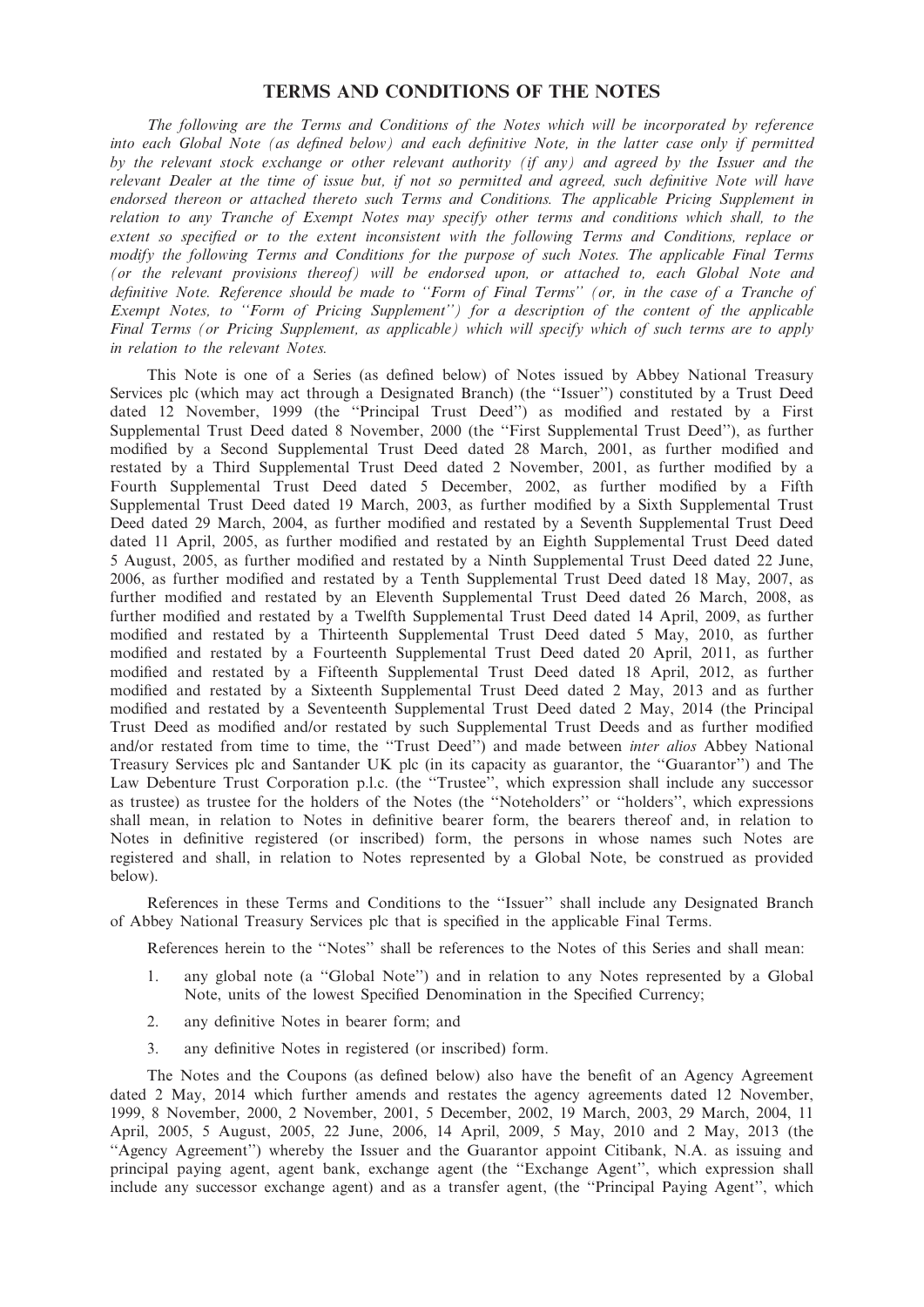expression shall include any successor paying agent, agent bank, exchange agent and transfer agent), Citigroup Global Markets Deutschland AG as registrar (the ''Registrar'', which expression shall include any successor registrar), the other paying agents named therein (together with the Principal Paying Agent, the ''Paying Agents'', which expression shall include any additional or successor paying agents), the other transfer agents named therein (together with the Principal Paying Agent in its capacity as a transfer agent, the ''Transfer Agents'', which expression shall include any additional or successor transfer agents) and the Trustee.

References to the ''Calculation Agency Agreement'' and ''Determination Agency Agreement'' are to the calculation agency agreement or determination agency agreement (as the case may be) which may be entered into between the Issuer, the Guarantor, the calculation agent or, as the case may be, the determination agent to be appointed thereby (the ''Calculation Agent'' and the ''Determination Agent'', respectively) and the Trustee, the form of which is contained in Schedule 1 to the Agency Agreement.

Interest bearing definitive Bearer Notes (as defined below) have interest coupons (''Coupons'') and, in the case of Notes which, when issued in definitive form, have more than 27 interest payments remaining, talons for further Coupons (''Talons'') attached on issue. Any reference in these Terms and Conditions to Coupons or coupons shall, unless the context otherwise requires, be deemed to include a reference to Talons or talons. Registered Notes (as defined below) and Global Notes do not have Coupons or Talons attached on issue.

The final terms for this Note (or the relevant provisions thereof) are set out in Part A of the Final Terms attached to or endorsed on this Note which supplement these Terms and Conditions or, if this Note is a Note which is neither admitted to trading on a regulated market in the European Economic Area nor offered in the European Economic Area in circumstances where a prospectus is required to be published under the Prospectus Directive (an ''Exempt Note''), the final terms (or the relevant provisions thereof) are set out in Part A of the Pricing Supplement and may specify other terms and conditions which shall, to the extent so specified or to the extent inconsistent with the Conditions, replace or modify the Conditions for the purposes of this Note. References to the ''applicable Final Terms'' are, unless otherwise stated, to Part A of the Final Terms (or the relevant provisions thereof) attached to or endorsed on this Note. Any reference in the Conditions to ''applicable Final Terms'' shall be deemed to include a reference to ''applicable Pricing Supplement'' where relevant. The expression "Prospectus Directive" means Directive 2003/71/EC (and amendments thereto, including the 2010 PD Amending Directive) to the extent implemented in the relevant Member State of the European Economic Area and includes any relevant implementing measure in the relevant Member State and the expression ''2010 PD Amending Directive'' means Directive 2010/ 73/EU.

Any reference in these Terms and Conditions to ''Couponholders'' shall mean the holders of the Coupons and shall, unless the context otherwise requires, include the holders of the Talons.

As used herein, ''Tranche'' means Notes which are identical in all respects (including as to listing) and ''Series'' means a Tranche of Notes together with any further Tranche or Tranches of Notes which are (i) expressed to be consolidated and form a single series and (ii) identical in all respects (including as to listing) except for their respective Issue Dates, Interest Commencement Dates and/or Issue Prices.

Copies of the Trust Deed and the Agency Agreement are available for inspection during normal business hours at the registered office for the time being of the Trustee and at the specified office of each of the Principal Paying Agent, the Registrar, the other Paying Agents and the Transfer Agents (such agents and the Registrar being together referred to as the ''Agents''). If the Notes are to be admitted to trading on the regulated market of the London Stock Exchange plc the applicable Final Terms will be published on the website of the London Stock Exchange plc through a regulatory information service. The applicable Final Terms will be obtainable during normal business hours at the specified office of the Principal Paying Agent, and from the registered office of the Guarantor by a Noteholder upon such Noteholder producing evidence satisfactory to the Trustee, the Principal Paying Agent or, as the case may be, the Guarantor as to its holding of such Notes and identity. The Noteholders and the Couponholders are deemed to have notice of, are bound by, and are entitled to the benefit of, all the provisions of the Trust Deed, the Deed Poll (if applicable), the Agency Agreement, the applicable Final Terms and any other documents specified in the applicable Final Terms which are applicable to them. The statements in these Terms and Conditions include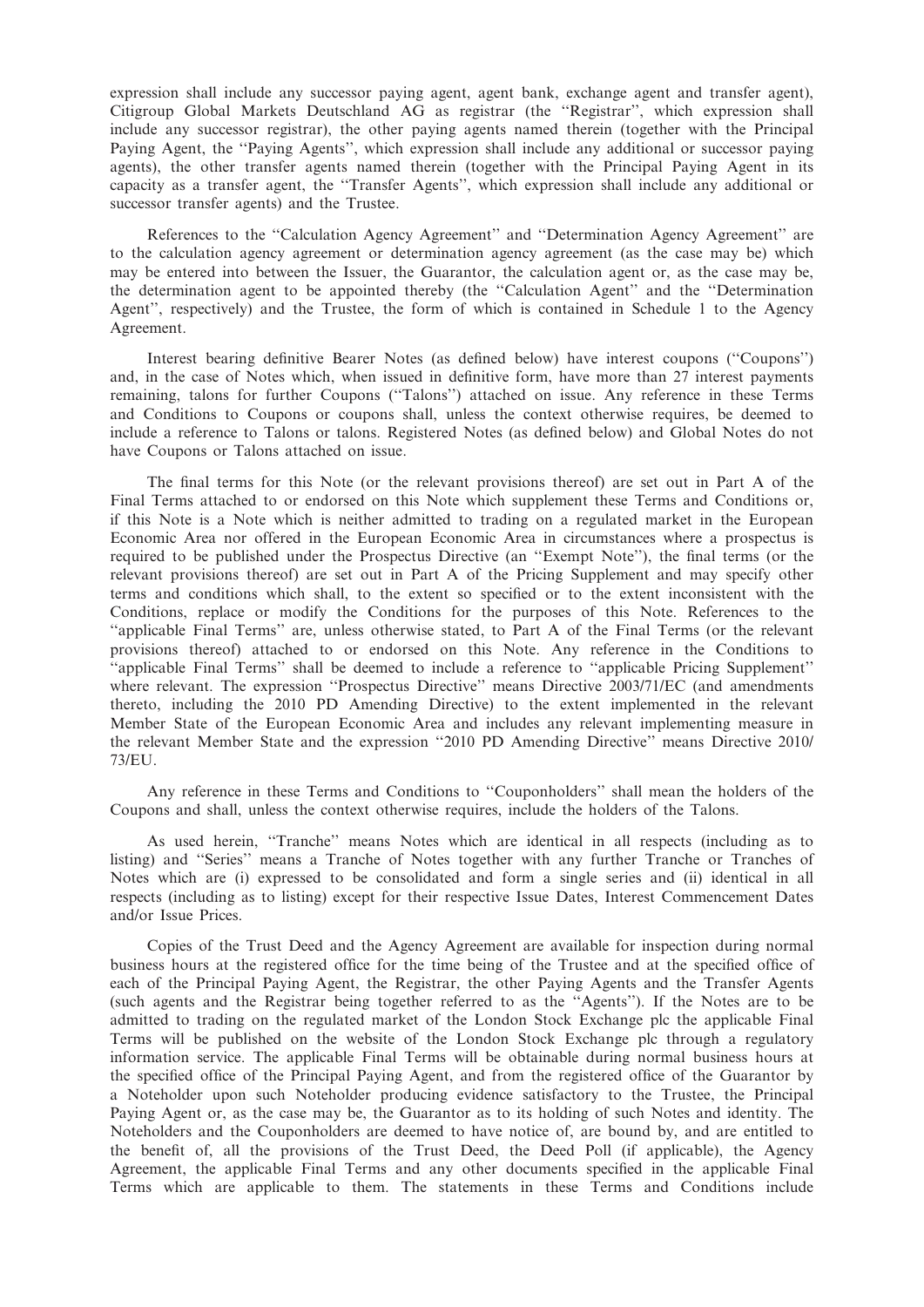summaries of, and are subject to, the detailed provisions of the Trust Deed and the Agency Agreement.

Words and expressions defined in the Trust Deed or the Agency Agreement or used in the applicable Final Terms shall have the same meanings where used in these Terms and Conditions unless the context otherwise requires or unless otherwise stated and provided that, in the event of inconsistency between the Trust Deed and the Agency Agreement, the Trust Deed shall prevail and, in the event of inconsistency between the Trust Deed, the Agency Agreement and the applicable Final Terms, the applicable Final Terms shall prevail.

#### 1. Form, Denomination and Title

The Notes are in bearer form (''Bearer Notes'') or in registered (or inscribed) form (''Registered Notes'') as specified in the applicable Final Terms in the currency (the ''Specified Currency'') and the denomination(s) (the ''Specified Denomination(s)'') specified in the applicable Final Terms and, in the case of definitive Notes, serially numbered. Notes of one Specified Denomination may not be exchanged for Notes of another Specified Denomination and Bearer Notes may not be exchanged for Registered Notes and vice versa.

This Note may be a Fixed Rate Note, a Floating Rate Note (which term shall include an EONIA Linked Interest Note or a CMS Linked Interest Note if this Note is specified as such in the applicable Final Terms), a Zero Coupon/Discount Note, a Variable Interest Note, a Convertible Interest Basis Note or a combination of any of the foregoing, depending upon the Interest Basis shown in the applicable Final Terms.

Definitive Bearer Notes are issued with Coupons attached, unless they are Zero Coupon/ Discount Notes in which case references to Coupons and Couponholders in these Terms and Conditions are not applicable.

Subject as set out below, title to the Bearer Notes and Coupons will pass by delivery and title to the Registered Notes will pass upon registration of transfers in accordance with the provisions of the Agency Agreement. The Issuer, the Guarantor, the Trustee and any Agent will (except as otherwise required by law) deem and treat the bearer of any Bearer Note or Coupon and the registered holder of any Registered Note as the absolute owner thereof (whether or not overdue and notwithstanding any notice of ownership or writing thereon or notice of any previous loss or theft thereof) for all purposes but, in the case of any Global Note, without prejudice to the provisions set out in the next succeeding paragraph.

For so long as any of the Notes are represented by a Bearer Global Note or a Regulation S Global Note held by or on behalf of or, as the case may be, registered in the name of a common nominee for, Euroclear Bank S.A./N.V. ("Euroclear") and/or Clearstream Banking, société anonyme (''Clearstream, Luxembourg'') (or, as the case may be, a nominee for the common safekeeper), each person (other than Euroclear or Clearstream, Luxembourg) who is for the time being shown in the records of Euroclear or of Clearstream, Luxembourg as the holder of a particular nominal amount of such Notes (in which regard any certificate or other document issued by Euroclear or Clearstream, Luxembourg as to the nominal amount of such Notes standing to the account of any person shall be conclusive and binding for all purposes save in the case of manifest error) shall be treated by the Issuer, the Guarantor, the Trustee and the Agents as the holder of such nominal amount of such Notes for all purposes other than with respect to the payment of principal or interest on such nominal amount of such Notes, for which purpose the bearer of the relevant Bearer Global Note or, as the case may be, the registered holder of the relevant Regulation S Global Note shall be treated by the Issuer, the Guarantor, the Trustee and the Agents as the holder of such nominal amount of such Notes in accordance with and subject to the terms of the relevant Global Note and the expressions ''Noteholder'' and ''holder of Notes'' and related expressions shall be construed accordingly.

For so long as any of the Notes are represented by a Rule 144A Global Note registered in the name of The Depository Trust Company of New York (''DTC'') or its nominee, each person who is for the time being shown in the records of DTC or such nominee as the holder of a particular nominal amount of such Notes shall be treated by the Issuer, the Guarantor, the Trustee and the Agents as the holder of such nominal amount of such Notes for all purposes other than with respect to the payment of principal or interest on, or voting, giving consents or making requests in respect of, such nominal amount of such Notes, for which purpose DTC or, in the case of payments only, its nominee shall be treated by the Issuer, the Guarantor, the Trustee and the Agents as the holder of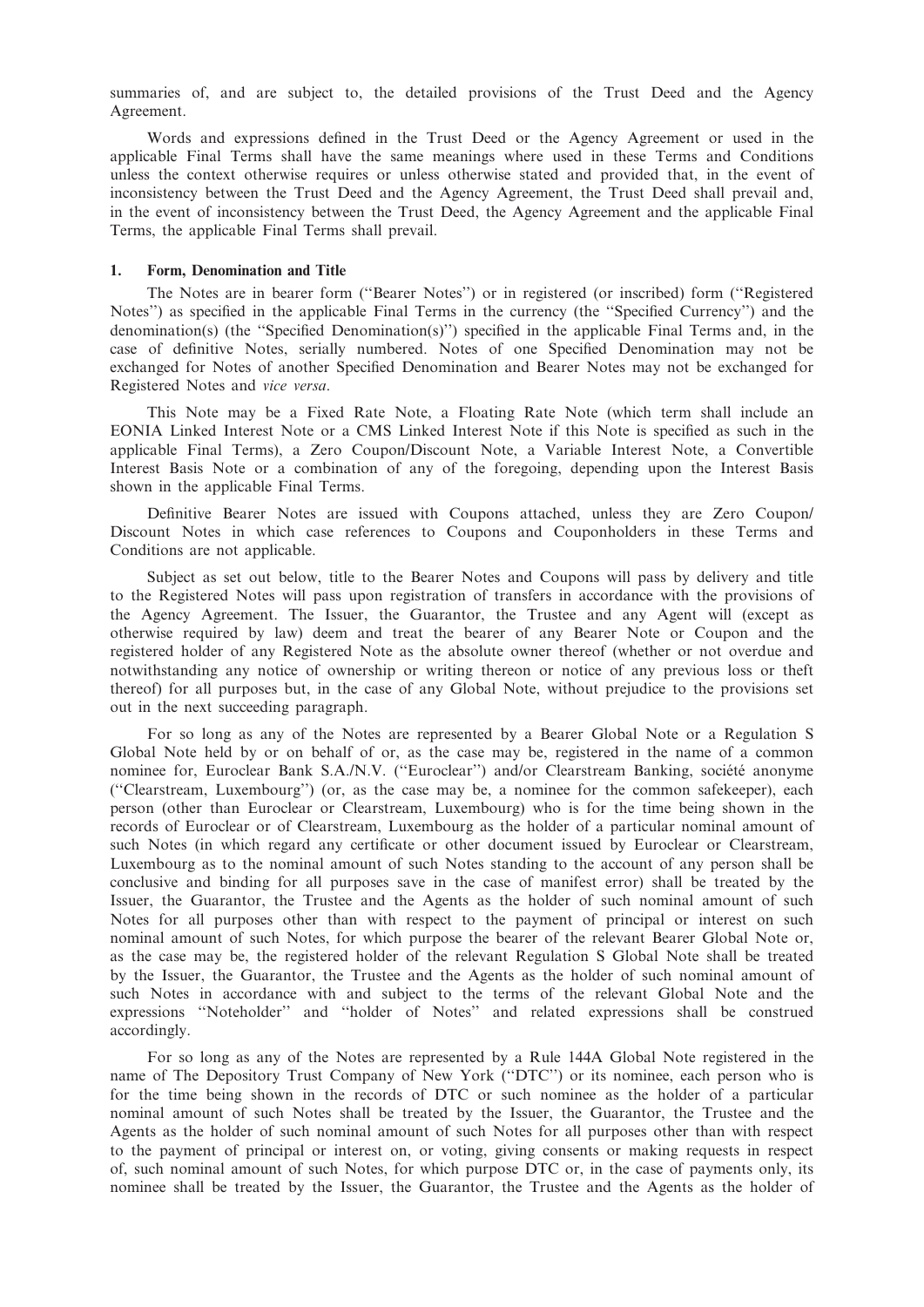such nominal amount of such Notes in accordance with and subject to the terms of such Registered Global Note, and the expressions ''Noteholder'' and ''holder of Notes'' and related expressions shall be construed accordingly.

Interests in a Global Note will be transferable only in accordance with the rules and procedures for the time being of DTC, Euroclear and Clearstream, Luxembourg, as the case may be. References to DTC, Euroclear and/or Clearstream, Luxembourg shall, whenever the context so permits, be deemed to include a reference to any successor operator and/or successor clearing system and/or any additional or alternative clearing system specified in the applicable Final Terms or otherwise approved by the Issuer, the Guarantor, the Principal Paying Agent, the Registrar and the Trustee.

### 2. Transfers of Registered Notes

### (a) Transfers of interests in Registered Global Notes

Transfers of beneficial interests in Registered Global Notes will be effected by DTC, Euroclear or Clearstream, Luxembourg, as the case may be, and, in turn, by other participants and, if appropriate, indirect participants in such clearing systems acting on behalf of beneficial transferors and transferees of such interests. A beneficial interest in a Registered Global Note will, subject to compliance with all applicable legal and regulatory restrictions, be transferable for Registered Notes in definitive form or for a beneficial interest in another Registered Global Note only in the Specified Denominations set out in the applicable Final Terms and only in accordance with the rules and operating procedures for the time being of DTC, Euroclear or Clearstream, Luxembourg, as the case may be and in accordance with the terms and conditions specified in the Agency Agreement. Transfers of a Rule 144A Global Note shall be limited to transfers of such Rule 144A Global Note, in whole but not in part, to a nominee of DTC or to a successor of DTC or such successor's nominee.

### (b) Transfers of Registered Notes in definitive form

Subject as provided in Condition  $2(d)$ ,  $(e)$  and  $(f)$  below, upon the terms and subject to the conditions set forth in the Agency Agreement, a Registered Note in definitive form may be transferred in whole or in part in the Specified Denominations set out in the applicable Final Terms. In order to effect any such transfer:

- (i) the holder or holders must:
	- (a) surrender the Registered Note for registration of the transfer of the Registered Note (or the relevant part of the Registered Note) at the specified office of the Registrar or any Transfer Agent, with the form of transfer thereon duly executed by the holder or holders thereof or his or their attorney or attorneys duly authorised in writing, and
	- (b) complete and deposit such other certifications as may be required by the Registrar or, as the case may be, the relevant Transfer Agent, and
- (ii) the Registrar or, as the case may be, the relevant Transfer Agent must, after due and careful enquiry, be satisfied with the documents of title and the identity of the person making the request.

Any such transfer will be subject to such reasonable regulations as the Issuer and the Registrar may from time to time prescribe (the initial such regulations being set out in Schedule 4 to the Agency Agreement). Subject as provided above, the Registrar or, as the case may be, the relevant Transfer Agent will, within three business days (being for this purpose a day on which banks are open for business in the city where the specified office of the Registrar or, as the case may be, the relevant Transfer Agent is located) of the request (or such longer period as may be required to comply with any applicable fiscal or other laws or regulations) authenticate and deliver, or procure the authentication and delivery of, at its specified office to the transferee or (at the risk of the transferee) send by uninsured mail to such address as the transferee may request, a new Registered Note in definitive form for the same aggregate nominal amount as the Registered Note (or the relevant part of the Registered Note) transferred. In the case of a transfer of part only of a Registered Note in definitive form, a new Registered Note in definitive form in respect of the balance of the Registered Note not transferred will be so authenticated and delivered or (at the risk of the transferor) sent by uninsured mail to such address as the transferor may request.

Holders of Registered Notes in definitive form may exchange such Notes for interests in a Registered Global Note of the same type at any time.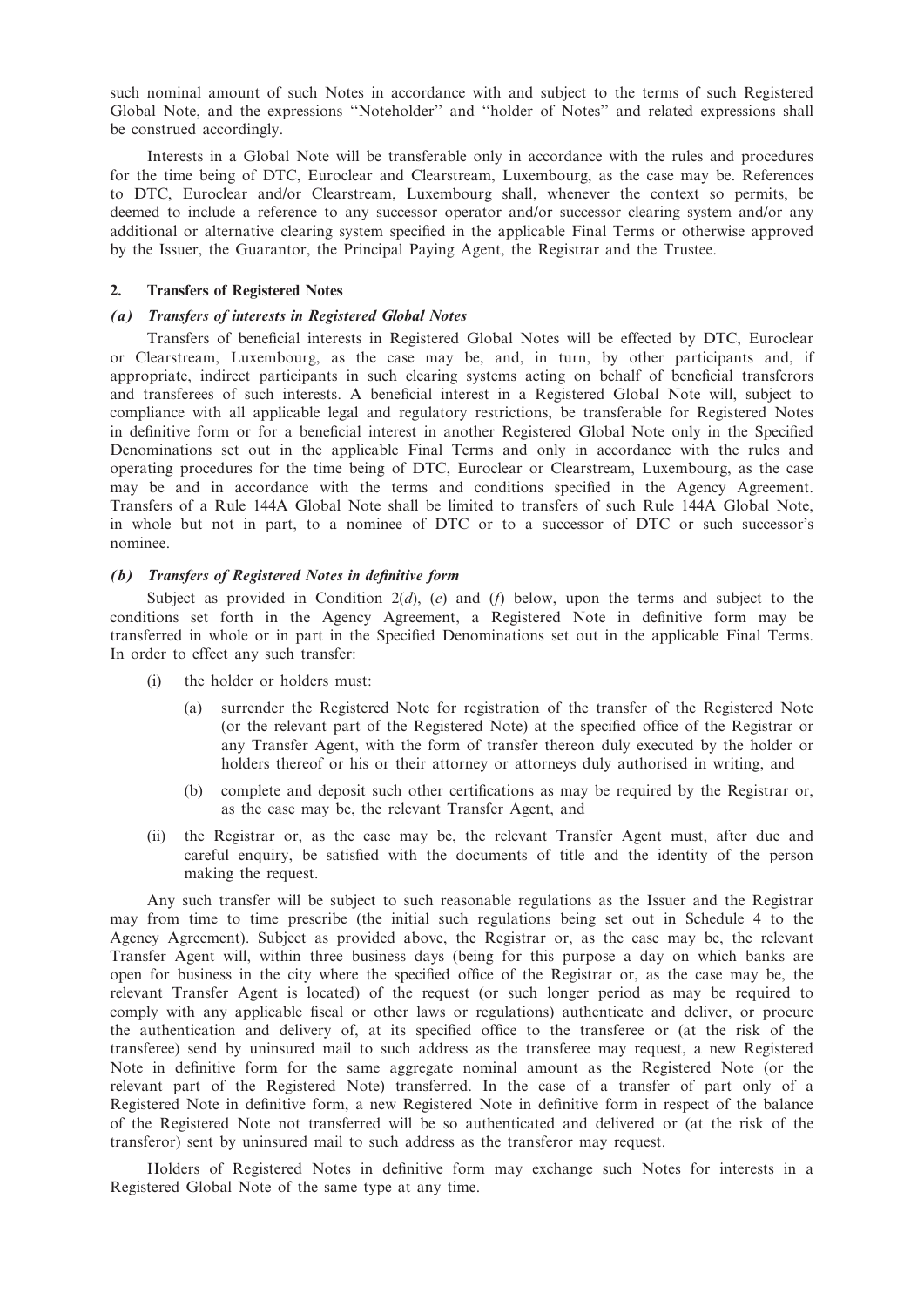## (c) Registration of transfer upon partial redemption

In the event of a partial redemption of Notes under Condition 6, the Issuer shall not be required to register the transfer of any Registered Note, or part of a Registered Note, called for partial redemption.

### (d) Costs of registration

Noteholders will not be required to bear the costs and expenses of effecting any registration of transfer as provided above, except for any costs or expenses of delivery other than by normal uninsured mail and except that the Issuer may require the payment of a sum sufficient to cover any stamp duty, tax or other governmental charge that may be imposed in relation to the registration.

### (e) Transfers of interests in Regulation S Notes

Prior to expiry of the applicable Distribution Compliance Period (as defined below), transfers by the holder of, or of a beneficial interest in, a Regulation S Note to a transferee in the United States or who is a U.S. person will only be made:

- (i) upon receipt by the Registrar of a written certification substantially in the form set out in the Agency Agreement, amended as appropriate with the consent of the Issuer (a ''Transfer Certificate''), copies of which are available from the specified office of the Registrar or any Transfer Agent, from the transferor of the Note or beneficial interest therein to the effect that such transfer is being made to a person whom the transferor reasonably believes is a QIB in a transaction meeting the requirements of Rule 144A; or
- (ii) otherwise pursuant to the Securities Act or an exemption therefrom, subject to receipt by the Issuer of such satisfactory evidence as the Issuer may reasonably require, which may include an opinion of U.S. counsel, that such transfer is in compliance with any applicable securities laws of any State of the United States,

and, in each case, in accordance with any applicable securities laws of any State of the United States or any other jurisdiction.

In the case of paragraph (i) above, such transferee may take delivery through a Rule 144A Note in global or definitive form. After expiry of the applicable Distribution Compliance Period (i) beneficial interests in Regulation S Global Notes may be held through DTC directly, by a participant in DTC, or indirectly through a participant in DTC and (ii) such certification requirements will no longer apply to such transfers.

## (f) Transfers of interests in Rule 144A Notes

Transfers of Rule 144A Notes or beneficial interests therein may be made:

- (i) to a transferee who takes delivery of such interest through a Regulation S Note, upon receipt by the Registrar of a duly completed Transfer Certificate from the transferor to the effect that such transfer is being made in accordance with Regulation S; or
- (ii) to a transferee who takes delivery of such interest through a Rule 144A Note where the transferee is a person whom the transferor reasonably believes is a QIB in a transaction meeting the requirements of Rule 144A, without certification; or
- (iii) otherwise pursuant to the Securities Act or an exemption therefrom, subject to receipt by the Issuer of such satisfactory evidence as the Issuer may reasonably require, which may include an opinion of U.S. counsel, that such transfer is in compliance with any applicable securities laws of any State of the United States,

and, in each case, in accordance with any applicable securities laws of any State of the United States or any other jurisdiction.

Upon the transfer, exchange or replacement of Rule 144A Notes, or upon specific request for removal of any United States securities law legend enfaced on Rule 144A Notes, the Registrar shall deliver only Rule 144A Notes or refuse to remove such legend, as the case may be, unless there is delivered to the Issuer such satisfactory evidence as may reasonably be required by the Issuer, which may include an opinion of U.S. counsel, that neither such legend nor the restrictions on transfer set forth therein are required to ensure compliance with the provisions of the Securities Act.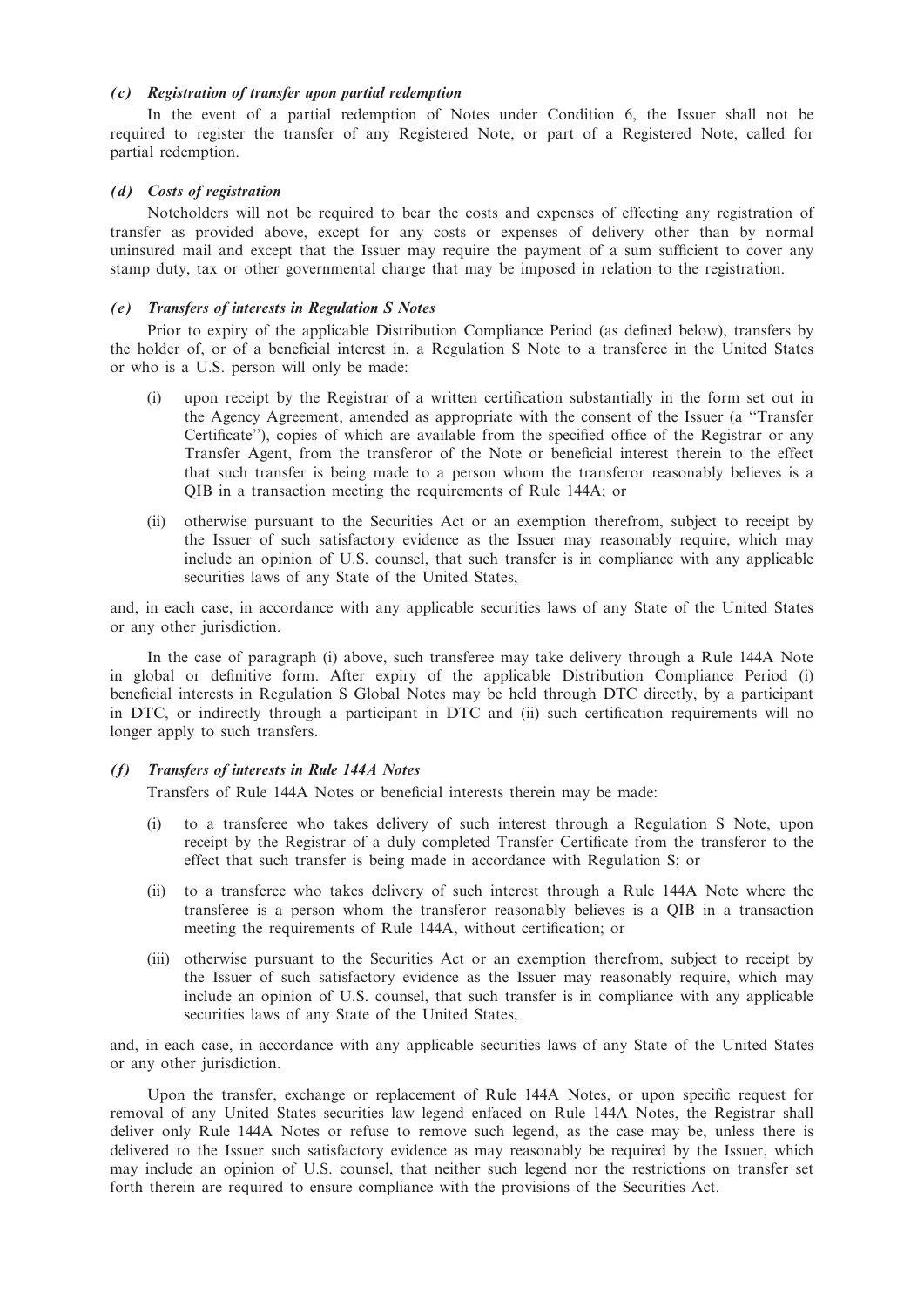## (g) Definitions

In this Condition, the following expressions shall have the following meanings:

''Distribution Compliance Period'' means the period that ends 40 days after the completion of the distribution of each Tranche of Notes, as certified by the relevant Dealer (in the case of a nonsyndicated issue) or the relevant Lead Manager (in the case of a syndicated issue);

''QIB'' means a ''qualified institutional buyer'' within the meaning of Rule 144A;

''Regulation S'' means Regulation S under the Securities Act;

''Regulation S Global Note'' means a Registered Global Note representing Notes sold outside the United States in reliance on Regulation S;

''Regulation S Note'' means a Note represented by a Regulation S Global Note or a Note issued in registered form in exchange or substitution therefor;

''Rule 144A'' means Rule 144A under the Securities Act;

''Rule 144A Global Note'' means a Registered Global Note representing Notes sold in the United States to QIBs pursuant to Rule 144A;

''Rule 144A Note'' means a Note represented by a Rule 144A Global Note or a Note issued in registered form in exchange or substitution therefor;

''Securities Act'' means the United States Securities Act of 1933, as amended; and

''U.S. person'' has the meaning ascribed to it in Regulation S.

## 3. Status of the Notes and the Guarantee

## (a) Status of the Notes

The Notes and the relative Coupons (if any) are direct, unconditional and unsecured obligations of the Issuer ranking *pari passu* and without any preference among themselves and (subject to any applicable statutory provisions) at least equally with all other present and future unsecured and unsubordinated obligations of the Issuer.

### (b) Status of the Guarantee

The payment of the principal and interest (if any) in respect of the Notes and all other moneys payable by the Issuer under or pursuant to the Trust Deed has been unconditionally and irrevocably guaranteed by the Guarantor in the Trust Deed. The obligations of the Guarantor under such guarantee constitute direct, unconditional and unsecured obligations of the Guarantor ranking pari passu and without any preference among themselves and (subject to any applicable statutory provisions) at least equally with all other present and future outstanding unsecured and unsubordinated obligations of the Guarantor, but, in the event of insolvency, only to the extent permitted by laws relating to creditors' rights.

## 4. Interest

#### (a) Interest on Fixed Rate Notes

Each Fixed Rate Note bears interest from (and including) the Interest Commencement Date (which unless otherwise specified in the applicable Final Terms shall be the Issue Date) at the rate(s) per annum equal to the Rate(s) of Interest (in each case for the period(s) specified in the applicable Final Terms) payable in arrear on the Interest Payment Date(s) specified in the applicable Final Terms.

If the Notes are in definitive form, except as provided in the applicable Final Terms, the amount of interest payable on each Interest Payment Date in respect of the Interest Period ending on such date will amount to the Fixed Coupon Amount. In the case of any long or short interest period (the ''Stub Period''), payments of interest on the relevant Interest Payment Date will, if so specified in the applicable Final Terms, amount to the Broken Amount so specified in respect of such Stub Period.

Except in the case of Notes in definitive form where a Fixed Coupon Amount or Broken Amount is specified in the applicable Final Terms, interest shall be calculated in respect of any period by applying the applicable Rate of Interest to:

(A) in the case of Fixed Rate Notes which are represented by a Global Note, the aggregate outstanding nominal amount of the Fixed Rate Notes represented by such Global Note; or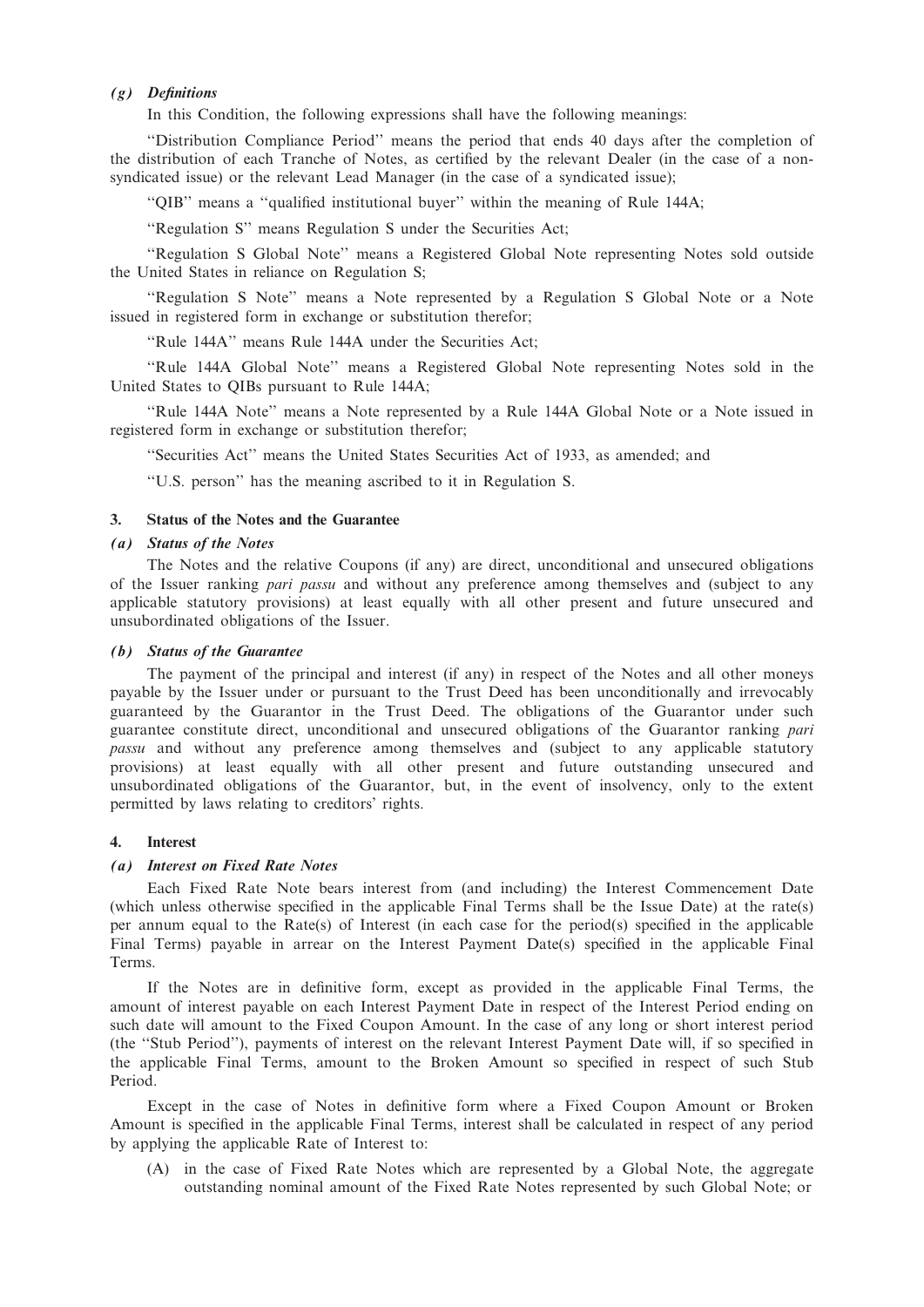(B) in the case of Fixed Rate Notes in definitive form, the Calculation Amount;

and, in each case, multiplying such sum by the applicable Day Count Fraction, and rounding the resultant figure to the nearest sub-unit of the relevant Specified Currency, half of any such sub-unit being rounded upwards or otherwise in accordance with applicable market convention. Where the Specified Denomination of a Fixed Rate Note in definitive form is a multiple of the Calculation Amount, the amount of interest payable in respect of such Fixed Rate Note shall be the product of the amount (determined in the manner provided above) for the Calculation Amount and the number by which the Calculation Amount is multiplied to reach the Specified Denomination without any further rounding.

"sub-unit" means, with respect to any currency other than euro, the lowest amount of such currency that is available as legal tender in the country of such currency and, with respect to euro, one cent.

As used in the Conditions, ''Interest Period'' means the period from (and including) an Interest Payment Date (or the Interest Commencement Date) to (but excluding) the next (or first) Interest Payment Date, or such other period specified as the ''Interest Period'' in the applicable Final Terms.

#### (b) Interest on Floating Rate Notes and Variable Interest Notes

# (i) Interest Payment Dates

Each Floating Rate Note and Variable Interest Note bears interest from (and including) the Interest Commencement Date (which unless otherwise specified in the applicable Final Terms shall be the Issue Date) and such interest will be payable in arrear on either:

- (A) the Interest Payment Date(s) in each year specified in the applicable Final Terms; or
- (B) if no express Interest Payment Date(s) is/are specified in the applicable Final Terms, each date (each such date, together with each Interest Payment Date specified in the applicable Final Terms an ''Interest Payment Date'') which falls the number of months or other period specified as the Interest Period in the applicable Final Terms after the preceding Interest Payment Date or, in the case of the first Interest Payment Date, after the Interest Commencement Date.

Such interest will be payable in respect of each Interest Period. In the Conditions, ''Interest Period'' means the period from (and including) an Interest Payment Date (or the Interest Commencement Date) to (but excluding) the next (or first) Interest Payment Date, or such other period specified as the ''Interest Period'' in the applicable Final Terms.

#### (ii) Rate of Interest

The Rate of Interest payable from time to time will be determined (i) in respect of Floating Rate Notes, in the manner specified in the applicable Final Terms and (ii) in respect of Variable Interest Notes, in the manner described in sub-paragraph (C).

#### (A) ISDA Determination for Floating Rate Notes

Where ISDA Determination is specified in the applicable Final Terms as the manner in which the Rate of Interest is to be determined, the Rate of Interest for each Interest Period will be (1) if Straight Floating Rate is specified as being applicable in the applicable Final Terms, the relevant ISDA Rate plus or minus (as indicated in the applicable Final Terms) the Margin (if any), (2) if Inverse Floating Rate is specified as being applicable in the applicable Final Terms, the Set IFRN Rate specified in the applicable Final Terms minus the relevant ISDA Rate, (3) if Leveraged Floating Rate is specified as being applicable in the applicable Final Terms, the product of the Leverage Factor specified in the applicable Final Terms and the relevant ISDA Rate, plus or minus (as indicated in the applicable Final Terms) the Margin (if any), or (4) if Leveraged Inverse Floating Rate is specified as being applicable in the applicable Final Terms, the difference between (i) the Set IFRN Rate specified in the applicable Final Terms and (ii) the product of the Leverage Factor specified in the applicable Final Terms and the relevant ISDA Rate.

For the purposes of this sub-paragraph (A):

''ISDA Rate'' for an Interest Period (other than a Stub Period) means a rate equal to the Floating Rate that would be determined by the Principal Paying Agent under an interest rate swap transaction if the Principal Paying Agent were acting as Calculation Agent for that swap transaction under the terms of an agreement incorporating the 2006 ISDA Definitions, as published by the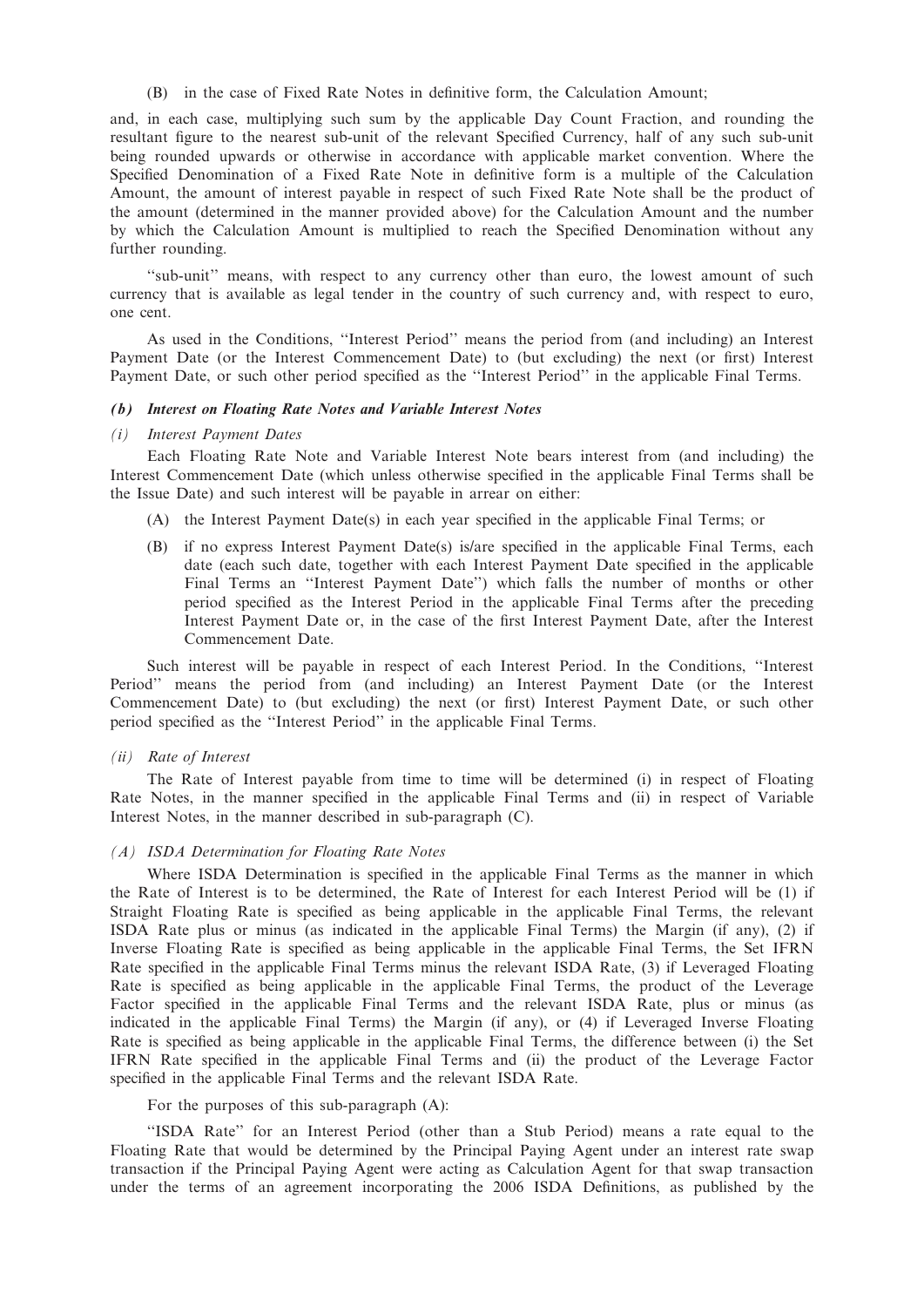International Swaps and Derivatives Association, Inc. and as amended and updated as at the Issue Date of the first Tranche of the Notes, (the ''ISDA Definitions'') and under which:

- (1) the Floating Rate Option is as specified in the applicable Final Terms;
- (2) the Designated Maturity is a period specified in the applicable Final Terms; and
- (3) unless otherwise stated in the applicable Final Terms, the relevant Reset Date is the first day of that Interest Period and, if so specified in the applicable Final Terms, the relevant Reset Date shall be subject to adjustment in accordance with the Reset Date Business Day Convention specified in the applicable Final Terms.

''ISDA Rate'' for a Stub Period means a rate calculated by the Principal Paying Agent or (if specified in the applicable Final Terms) the Calculation Agent or Determination Agent, as applicable, by means of linear interpolation of the relevant ISDA Rate 1 and the relevant ISDA Rate 2 in accordance with market convention.

''ISDA Rate 1'' and ''ISDA Rate 2'' shall be determined for a Stub Period pursuant to this Condition 4(A) on the same basis as the determination of the ''ISDA Rate'' for an Interest Period that is not a Stub Period save that references in this Condition 4(A) to the Floating Rate Option, the Designated Maturity and the Reset Date shall be (i) in the case of the ISDA Rate 1, to the Floating Rate Option 1, the Designated Maturity 1 and the Reset Date 1, respectively, and (ii) in the case of the ISDA Rate 2, the Floating Rate Option 2, the Designated Maturity 2 and the Reset Date 2, respectively, in each case as specified in the applicable Final Terms.

''Stub Period'' shall have the meaning specified in the applicable Final Terms.

For the purposes of this sub-paragraph (A), ''Floating Rate'', ''Calculation Agent'', ''Floating Rate Option", "Designated Maturity" and "Reset Date" have the meanings given to those terms in the ISDA Definitions, and ''Margin'', ''Set IFRN'' and ''Leverage Factor'' have the meanings given to those terms in the applicable Final Terms.

### (B) Screen Rate Determination for Floating Rate Notes

(I) Floating Rate Notes other than EONIA Linked Interest Notes and CMS Linked Interest Notes

Where Screen Rate Determination is specified in the applicable Final Terms as the manner in which the Rate of Interest is to be determined, the Rate of Interest for each Interest Period will, subject as provided below, be (1) if Straight Floating Rate is specified as being applicable in the applicable Final Terms, the relevant Screen Rate plus or minus (as indicated in the applicable Final Terms) the Margin (if any), (2) if Inverse Floating Rate is specified as being applicable in the applicable Final Terms, the Set IFRN Rate specified in the applicable Final Terms minus the relevant Screen Rate, (3) if Leveraged Floating Rate is specified as being applicable in the applicable Final Terms, the product of the Leverage Factor specified in the applicable Final Terms and the relevant Screen Rate, plus or minus (as indicated in the applicable Final Terms) the Margin (if any), or (4) if Leveraged Inverse Floating Rate is specified as being applicable in the applicable Final Terms, the difference between (i) the Set IFRN Rate specified in the applicable Final Terms and (ii) the product of the Leverage Factor specified in the applicable Final Terms and the relevant Screen Rate, in each case as determined by the Principal Paying Agent.

''Screen Rate'' for an Interest Period (other than a Stub Period) means, subject as provided below, either:

- (1) the offered quotation; or
- (2) the arithmetic mean (rounded if necessary to the fifth decimal place, with 0.000005 being rounded upwards) of the offered quotations,

(expressed as a percentage rate per annum) for the Reference Rate which appears or appear, as the case may be, on the Relevant Screen Page as at 11.00 a.m. (Relevant Financial Centre time) on the Interest Determination Date in question, all as determined by the Principal Paying Agent. If five or more of such offered quotations are available on the Relevant Screen Page, the highest (or, if there is more than one such highest quotation, one only of such quotations) and the lowest (or, if there is more than one such lowest quotation, one only of such quotations) shall be disregarded by the Principal Paying Agent for the purpose of determining the arithmetic mean (rounded as provided above) of such offered quotations.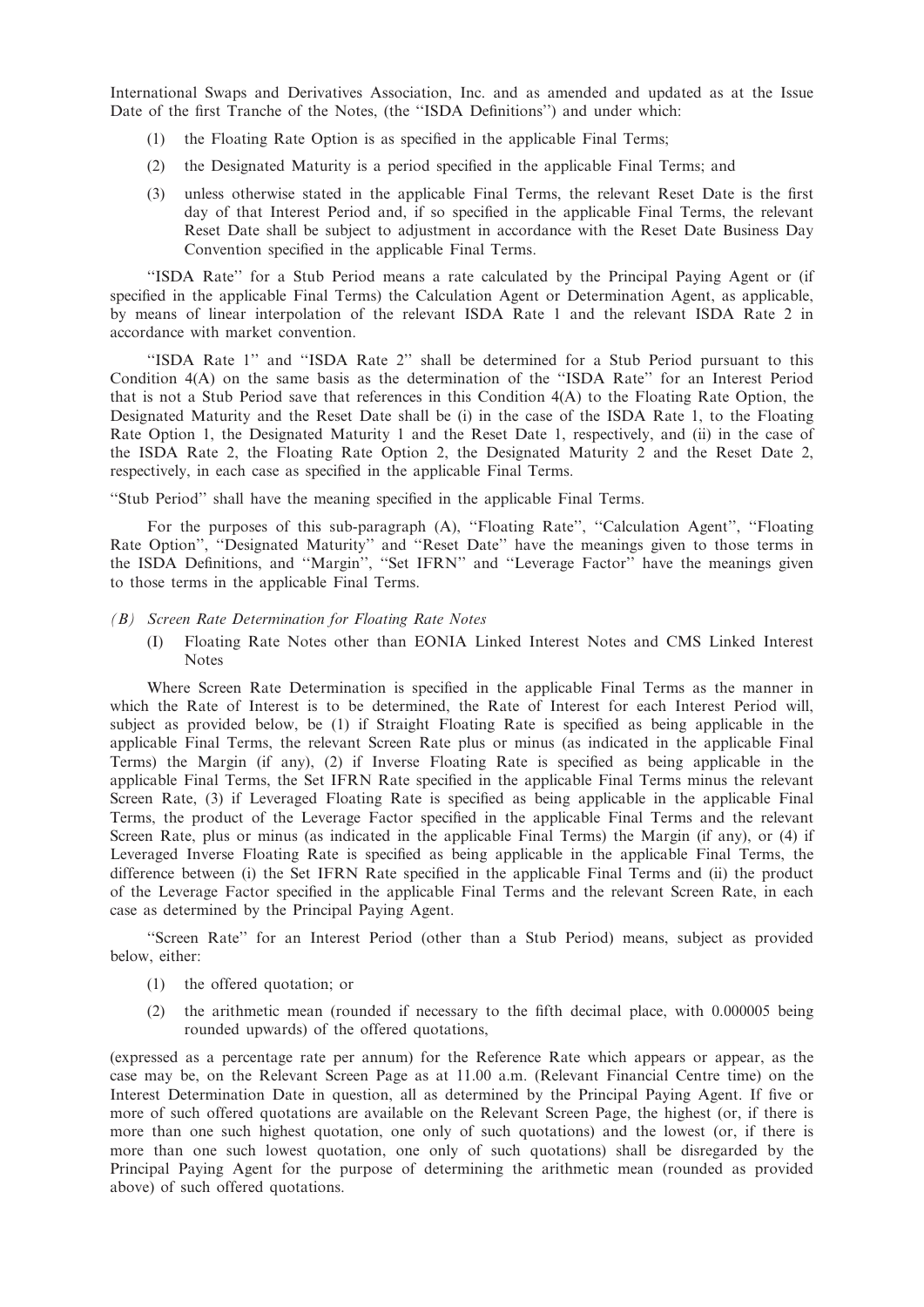The Agency Agreement contains provisions for determining the Screen Rate in the event that the Relevant Screen Page is not available or if, in the case of (1) above, no such offered quotation appears or, in the case of (2) above, fewer than three such offered quotations appear, in each case as at the time specified in the preceding paragraph.

''Screen Rate'' for a Stub Period means a rate calculated by the Principal Paying Agent or (if specified in the applicable Final Terms) the Calculation Agent or Determination Agent, as applicable, by means of linear interpolation of the relevant Screen Rate 1 and the relevant Screen Rate 2 in accordance with market convention.

''Screen Rate 1'' and ''Screen Rate 2'' shall be determined for a Stub Period pursuant to this Condition  $4(B)(I)$  on the same basis as the determination of the "Screen Rate" for an Interest Period that is not a Stub Period save that references in this Condition 4(B)(I) to the Reference Rate and the Relevant Screen Page shall be (i) in the case of the Screen Rate 1, to the Reference Rate 1 and the Relevant Screen Page 1, respectively, and (ii) in the case of the Screen Rate 2, to the Reference Rate 2, and the Relevant Screen Page 2, respectively, in each case as specified in the applicable Final Terms.

For the purposes of this sub-paragraph  $(B)(I)$ :

''Interest Determination Date'' shall have the meaning specified in the applicable Final Terms provided that, if any day specified as an Interest Determination Date in the applicable Final Terms is not a Reference Rate Business Day, the relevant Interest Determination Date shall be the immediately preceding Reference Rate Business Day;

''Leverage Factor'' shall have the meaning specified in the applicable Final Terms;

''Margin'' shall have the meaning specified in the applicable Final Terms;

''Reference Rate'' shall mean (i) the London interbank offered rate (''LIBOR''), (ii) the Eurozone interbank offered rate (''EURIBOR''), (iii) the Hong Kong interbank offered rate (''HIBOR'') or (iv) the Singapore interbank offered rate (''SIBOR''), in each case for the relevant currency and/or period, all as specified in the applicable Final Terms;

''Reference Rate Business Day'' means a day (other than a Saturday or a Sunday) on which banks and foreign exchange markets are open for business in the Relevant Financial Centre;

''Relevant Financial Centre'' shall mean (i) London, where the Reference Rate is LIBOR, (ii) Brussels, where the Reference Rate is EURIBOR, (iii) Hong Kong, where the Reference Rate is HIBOR or (iv) Singapore, where the Reference Rate is SIBOR;

''Relevant Screen Page'' shall have the meaning specified in the applicable Final Terms;

''Set IFRN Rate'' shall have the meaning specified in the applicable Final Terms; and

''Stub Period'' shall have the meaning specified in the applicable Final Terms.

(II) Floating Rate Notes which are EONIA Linked Interest Notes

Where Screen Rate Determination is specified in the applicable Final Terms as the manner in which the Rate of Interest is to be determined and the Reference Rate is specified as being EONIA, the Rate of Interest for each Interest Period will, subject as provided below, be Capitalised EONIA plus or minus (as indicated in the applicable Final Terms) the Margin, all as determined by the Calculation Agent or Determination Agent (as applicable).

For the purposes of this sub-paragraph (B)(II):

''Capitalised EONIA'' means the resultant figure of the following formula (expressed as a percentage per annum rounded to the nearest ten-thousandths of a percentage point, with 0.00005 being rounded upwards):

$$
\left[\prod_{i=1}^{d_0} \left(1 + \frac{EONIA_i \times n_i}{360}\right) - 1\right] \times \frac{360}{d}
$$

"d<sub>0</sub>" means, for the relevant Interest Period, the number of TARGET Business Days in such Interest Period;

 $\gamma$  means a series of whole numbers from one to  $d_0$ , each representing the relevant TARGET Business Days in chronological order from, and including, the first TARGET Business Day in the relevant Interest Period;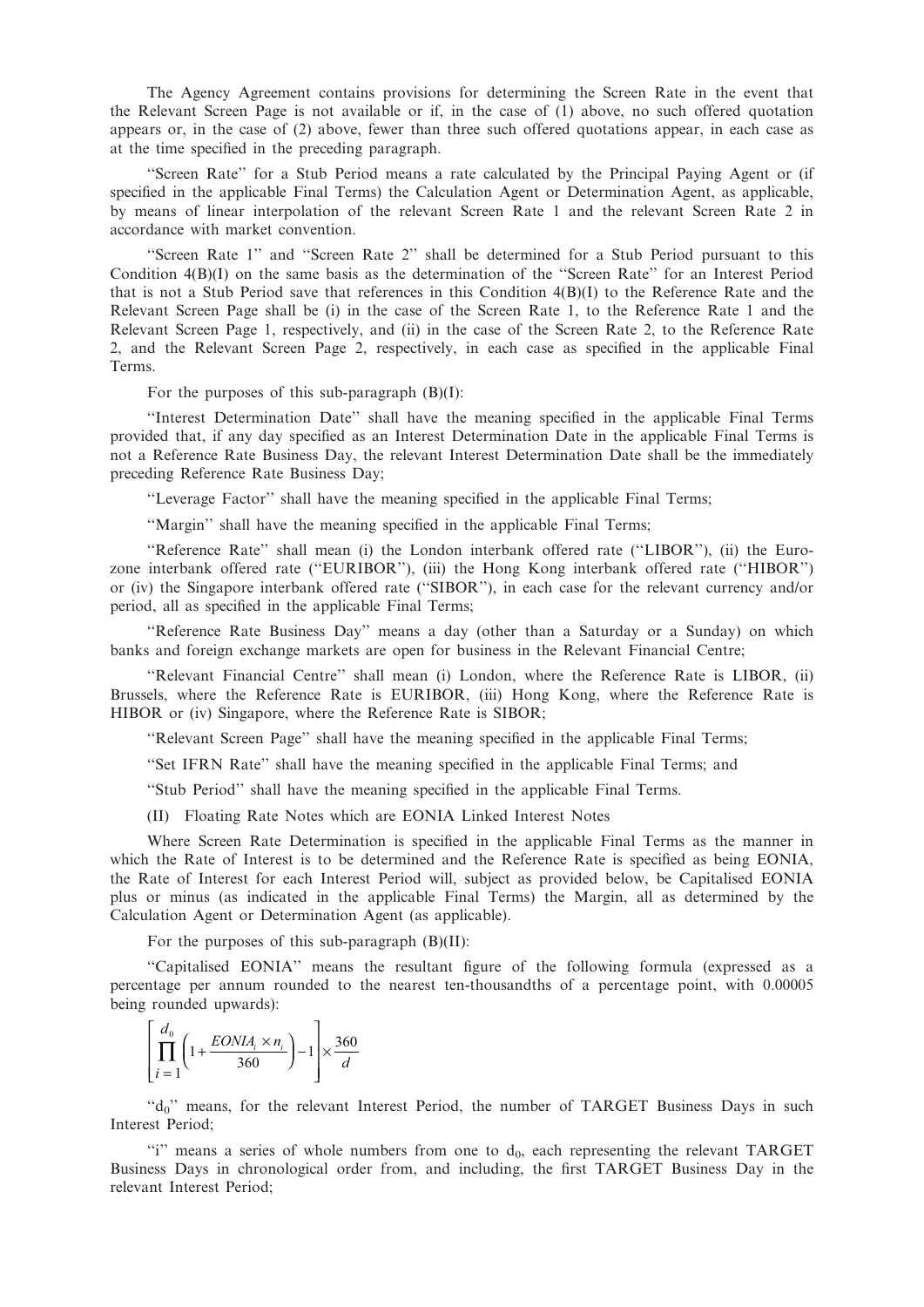"EONIA<sub>i</sub>" means, for any day "i" in the relevant Interest Period, a reference rate equal to the overnight rate as calculated by the European Central Bank and appearing on the Relevant Screen Page in respect of that day;

"n<sub>i</sub>" means the number of calendar days in the relevant Interest Period on which the rate is EONIAi;

''d'' means the number of calendar days in the relevant Interest Period;

''Margin'' shall have the meaning specified in the applicable Final Terms;

''Relevant Screen Page'' shall have the meaning specified in the applicable Final Terms or, if no meaning is so specified, Reuters Screen EONIA Page or any successor; and

''TARGET Business Day'' means a day on which the TARGET2 System is open.

If the Calculation Agent or the Determination Agent (as applicable) determines that either the Relevant Screen Page is not available or no such overnight rate as referred to in  $EONIA<sub>1</sub>$  appears for any reason for any day ''i'' on the TARGET Business Day following that day as provided above, the Calculation Agent or the Determination Agent (as applicable) shall determine  $EONIA<sub>1</sub>$  for such day in its sole and absolute discretion on a commercial basis as it shall consider appropriate and in accordance with standard market practice.

(III) Floating Rate Notes which are CMS Linked Interest Notes

Where Screen Rate Determination is specified in the applicable Final Terms as the manner in which the Rate of Interest is to be determined and the Reference Rate is specified as being the CMS Reference Rate, the Rate of Interest for each Interest Period will, subject as provided below, be the CMS Rate plus or minus (as indicated in the applicable Final Terms) the Margin, as determined by the Calculation Agent or Determination Agent (as applicable).

''CMS Rate'' for an Interest Period means the Relevant Swap Rate for swap transactions in the Reference Currency with a maturity of the Designated Maturity (expressed as a percentage rate per annum) which appears on the Relevant Screen Page as at (i) the Determination Time specified in the applicable Final Terms or (ii) if no Determination Time is specified in the applicable Final Terms, 11.00 a.m. (Relevant Centre time) on the Interest Determination Date in question, all as determined by the Calculation Agent or Determination Agent (as applicable).

If the Relevant Screen Page is not available, the Calculation Agent or Determination Agent (as applicable) shall request each of the Reference Banks (as defined below) to provide the Calculation Agent or Determination Agent (as applicable) with its quotation for the Relevant Swap Rate (expressed as a percentage rate per annum) at approximately (i) the Determination Time specified in the applicable Final Terms or (ii) if no Determination Time is specified in the applicable Final Terms, 11.00 a.m. (Relevant Centre time) on the Interest Determination Date in question. If two or more of the Reference Banks provide the Calculation Agent or Determination Agent (as applicable) such quotations, the CMS Rate for such Interest Period shall be the arithmetic mean (rounded if necessary to the fifth decimal place, with 0.000005 being rounded upwards) of the quotations, eliminating the highest quotation (or, in the event of equality, one of the highest) and the lowest quotation (or, in the event of equality, one of the lowest).

If on any Interest Determination Date one only or none of the Reference Banks provides the Calculation Agent or Determination Agent (as applicable) with such quotations as provided in the preceding paragraph, the CMS Rate shall be determined by the Calculation Agent or Determination Agent (as applicable) in its sole and absolute discretion on a commercial basis as it shall consider appropriate and in accordance with standard market practice.

For the purposes of this sub-paragraph (B)(III):

''Calculation Agent'' shall have the meaning specified in the applicable Final Terms;

''CMS Rate Fixing Day'' means a day (other than a Saturday or a Sunday) on which banks and foreign exchange markets are open for business in each CMS Rate Fixing Centre specified in the applicable Final Terms;

''Designated Maturity'' shall have the meaning specified in the applicable Final Terms;

''Determination Agent'' shall have the meaning specified in the applicable Final Terms;

''Interest Determination Date'' shall have the meaning specified in the applicable Final Terms provided that, if any day specified as an Interest Determination Date in the applicable Final Terms is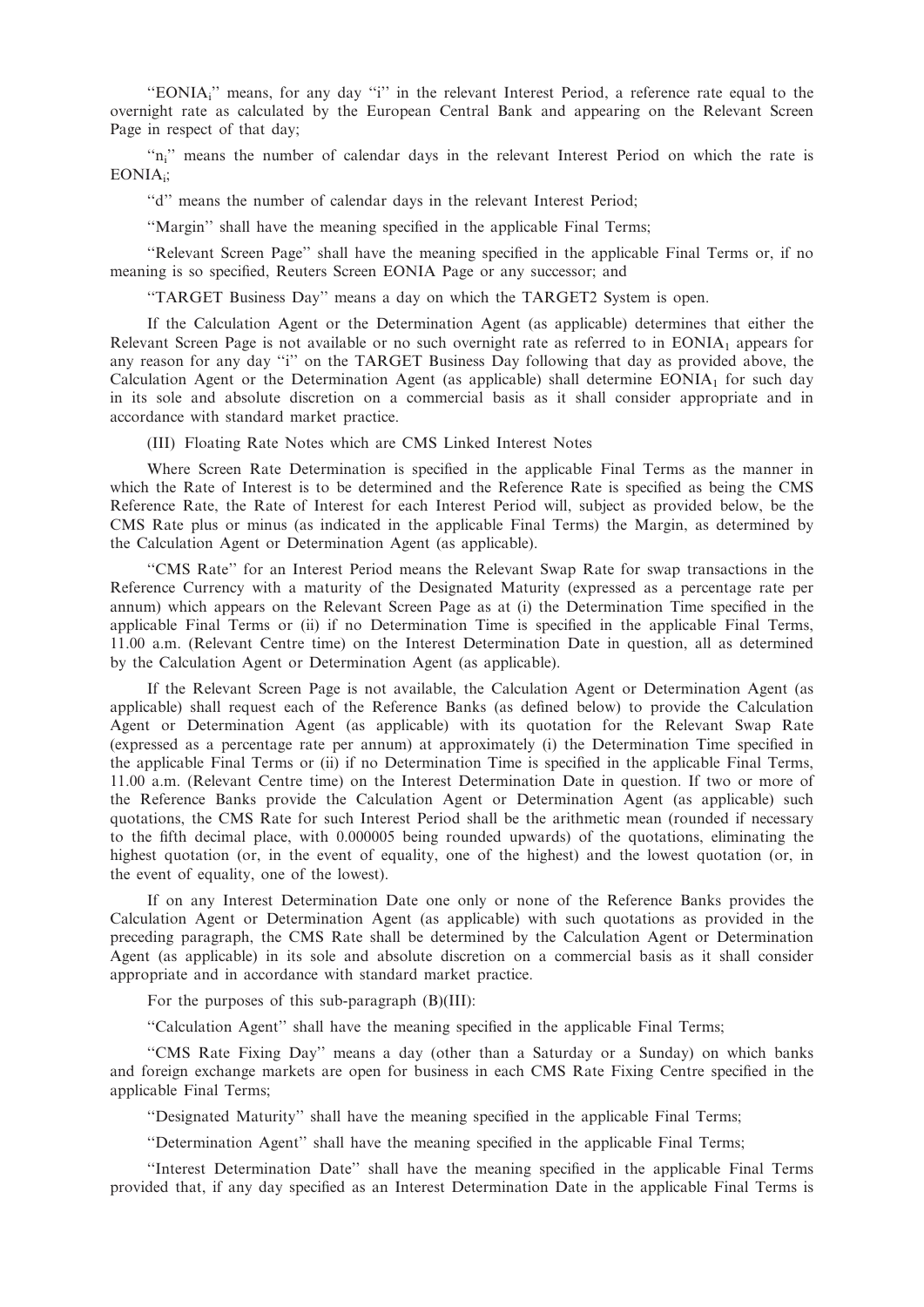not a CMS Rate Fixing Day, the relevant Interest Determination Date shall be the immediately preceding CMS Rate Fixing Day;

"Margin" shall have the meaning specified in the applicable Final Terms;

''Reference Banks'' means (i) where the Reference Currency is euro, the principal office of five leading swap dealers in the Euro-zone inter-bank market, (ii) where the Reference Currency is Sterling, the principal London office of five leading swap dealers in the London inter-bank market, (iii) where the Reference Currency is U.S. dollars, the principal New York City office of five leading swap dealers in the New York City inter-bank market, or (iv) in the case of any other Reference Currency, the principal Relevant Centre office of five leading swap dealers in the Relevant Centre inter-bank market, in each case as selected by the Calculation Agent or Determination Agent (as applicable);

''Relevant Centre'' shall have the meaning specified in the applicable Final Terms;

''Relevant Screen Page'' shall have the meaning specified in the applicable Final Terms;

''Relevant Swap Rate'' means:

- (i) where the Reference Currency is euro, the mid-market annual swap rate determined on the basis of the arithmetic mean of the bid and offered rates for the annual fixed leg, calculated on a 30/ 360 day count basis, of a fixed-for-floating euro interest rate swap transaction with a term equal to the Designated Maturity commencing on the first day of the relevant Interest Period and in a Representative Amount with an acknowledged dealer of good credit in the swap market, where the floating leg, in each case calculated on an Actual/360 day count basis, is equivalent to EUR-EURIBOR-Reuters (as defined in the ISDA Definitions) with a designated maturity determined by the Calculation Agent or Determination Agent (as applicable) by reference to standard market practice and/or the ISDA Definitions;
- (ii) where the Reference Currency is Sterling, the mid-market semi-annual swap rate determined on the basis of the arithmetic mean of the bid and offered rates for the semi-annual fixed leg, calculated on an Actual/365 (Fixed) day count basis, of a fixed-for-floating Sterling interest rate swap transaction with a term equal to the Designated Maturity commencing on the first day of the relevant Interest Period and in a Representative Amount with an acknowledged dealer of good credit in the swap market, where the floating leg, in each case calculated on an Actual/365 (Fixed) day count basis, is equivalent (A) if the Designated Maturity is greater than one year, to GBP-LIBOR-BBA (as defined in the ISDA Definitions) with a designated maturity of six months or (B) if the Designated Maturity is one year or less, to GBP-LIBOR-BBA with a designated maturity of three months;
- (iii) where the Reference Currency is U.S. dollars, the mid-market semi-annual swap rate determined on the basis of the mean of the bid and offered rates for the semi-annual fixed leg, calculated on a 30/360 day count basis, of a fixed-for-floating U.S. dollar interest rate swap transaction with a term equal to the Designated Maturity commencing on the first day of the relevant Interest Period and in a Representative Amount with an acknowledged dealer of good credit in the swap market, where the floating leg, calculated on an Actual/360 day count basis, is equivalent to USD-LIBOR-BBA (as defined in the ISDA Definitions) with a designated maturity of three months; and
- (iv) where the Reference Currency is any other currency, the mid-market swap rate as determined by the Calculation Agent or Determination Agent (as applicable) in its sole and absolute discretion on a commercial basis as it shall consider appropriate and in accordance with standard market practice;

''Representative Amount'' means an amount that is representative for a single transaction in the relevant market at the relevant time; and

''Stub Period'' shall have the meaning specified in the applicable Final Terms.

(C) Interest Determination for Variable Interest Notes

In the case of Variable Interest Notes, the Rate of Interest for each Interest Period will, subject as provided below, be the product of (i) the Accrual Interest Rate and (ii)(A) the number of calendar days in an Interest Period where the Underlying Rate is less than or equal to the Upper Barrier (if any) and greater than or equal to the Lower Barrier (if any) divided by (B) the total number of calendar days in such corresponding Interest Period, all as determined by the Calculation Agent or Determination Agent (as applicable).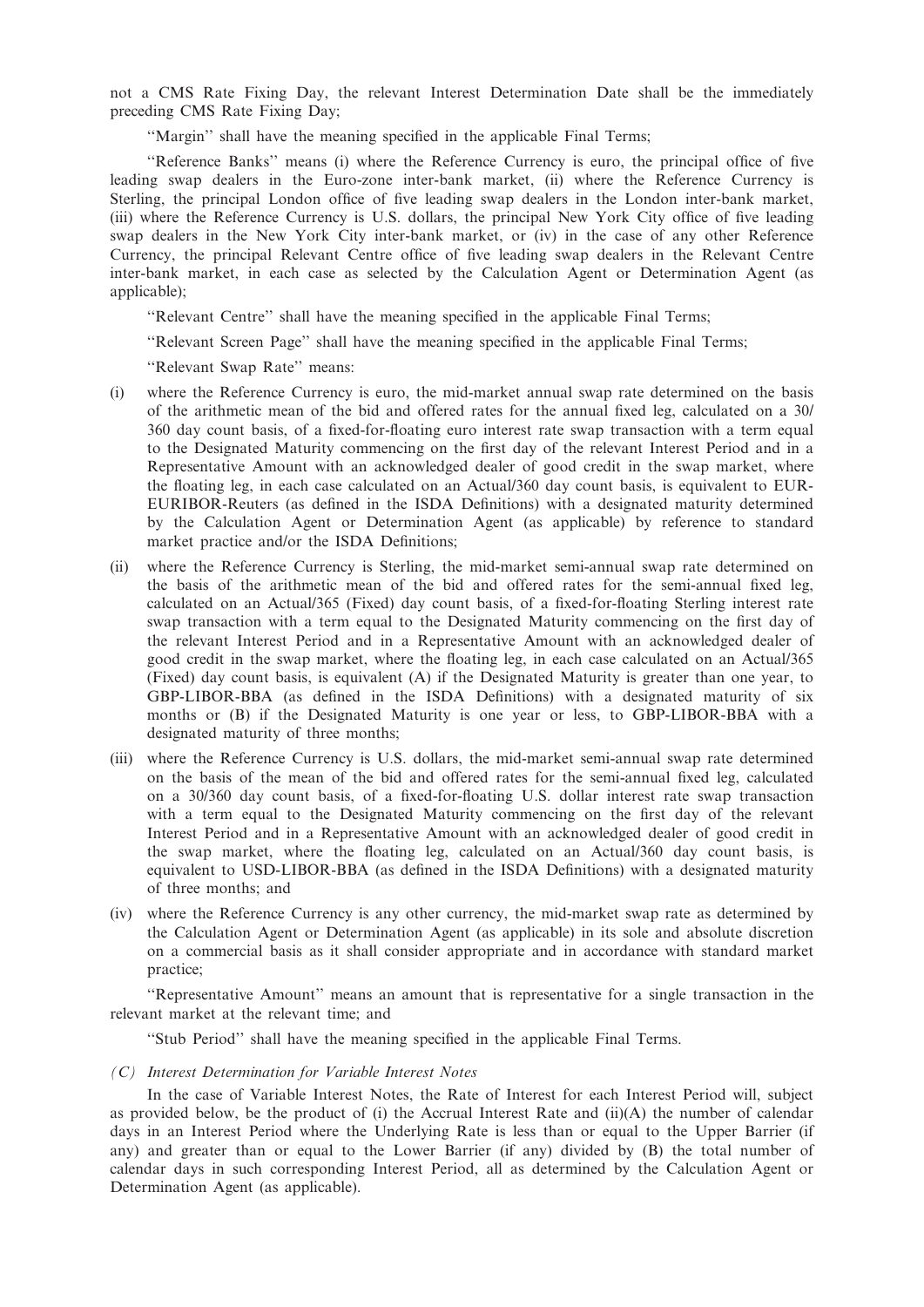If the Underlying Reference Rate is specified in the applicable Final Terms as being any of LIBOR, EURIBOR, HIBOR or SIBOR, the Calculation Agent or Determination Agent (as applicable) shall determine the Underlying Rate for a calendar day in accordance with Condition  $4(b)(ii)(B)(I)$  on the basis that:

- (a) references to ''Screen Rate'' shall be deemed to be to ''Underlying Rate'';
- (b) references to ''Interest Determination Date'' shall be deemed to be to:
	- (i) if the rate determination relates to a calendar day (other than a calendar day that falls in the Rate Cut-off Period) that is a Fixing Business Day, such calendar day;
	- (ii) if the rate determination relates to a calendar day (other than a calendar day that falls in the Rate Cut-off Period) that is not a Fixing Business Day, the Fixing Business Day immediately preceding such calendar day; and
	- (iii) if the rate determination relates to a calendar day that falls in the Rate Cut-off Period, the Rate Cut-Off Date, unless the Rate Cut-Off Date is not a Fixing Business Day, in which case the Fixing Business Day immediately preceding the Rate Cut-Off Date;
- (b) references to ''Reference Rate'' shall be deemed to be to the ''Underlying Reference Rate'' specified in the applicable Final Terms; and
- (c) the Calculation Agent or Determination Agent (as applicable) will be the party making all determinations and, notwithstanding the final paragraph of Condition  $4(b)(ii)(B)(I)$ , if the Calculation Agent or Determination Agent (as applicable) is unable to determine the Screen Rate in accordance with Condition  $4(b)(ii)(B)(I)$ , the Screen Rate will be determined by the Calculation Agent or Determination Agent (as applicable) in its sole and absolute discretion on a commercial basis as it shall consider appropriate and in accordance with standard market practice.

If the Underlying Reference Rate is specified in the applicable Final Terms as being EONIA, the Calculation Agent or Determination Agent (as applicable) shall determine the Underlying Rate for a calendar day on the basis that:

- (a) ''Underlying Rate'' shall, for any calendar day, be deemed to be to a reference rate equal to the overnight rate as calculated by the European Central bank and appearing on the Relevant Screen Page on the first TARGET Business Day following that day;
- (b) ''Relevant Screen Page'' shall have the meaning specified in the applicable Final Terms or, if no meaning is so specified, Reuters Screen EONIA Page or any successor; and
- (c) ''TARGET Business Day'' means a day on which the TARGET2 System is open.

If the Calculation Agent or the Determination Agent (as applicable) determines that either the Relevant Screen Page is not available or no such overnight rate as referred to in Underlying Rate appears for any reason for the relevant calendar day on the TARGET Business Day following that day as provided above, the Calculation Agent or the Determination Agent (as applicable) shall determine the Underlying Rate for such day in its sole and absolute discretion on a commercial basis as it shall consider appropriate and in accordance with standard market practice.

If the Underlying Reference Rate is specified in the applicable Final Terms as being CMS Reference Rate, the Calculation Agent or Determination Agent (as applicable) shall determine the Underlying Rate for a calendar day in accordance with Condition  $4(b)(ii)(B)(III)$  on the basis that:

- (a) references to ''CMS Rate'' shall be deemed to be to ''Underlying Rate''; and
- (b) references to ''Interest Determination Date'' shall be deemed to be to:
	- (i) if the rate determination relates to a calendar day that is a Fixing Business Day, such calendar day;
	- (ii) if the rate determination relates to a calendar day (other than a calendar day that falls in the Rate Cut-off Period) that is not a Fixing Business Day, the Fixing Business Day immediately preceding such calendar day; and
	- (iii) if the rate determination relates to a calendar day (other than a calendar day that falls in the Rate Cut-off Period) that falls in the Rate Cut-off Period, the Fixing Business Day immediately preceding the Rate Cut-off Period.

The applicable Final Terms will specify if the Accrual Interest Rate is a ''Fixed Rate'' or a ''Floating Rate''.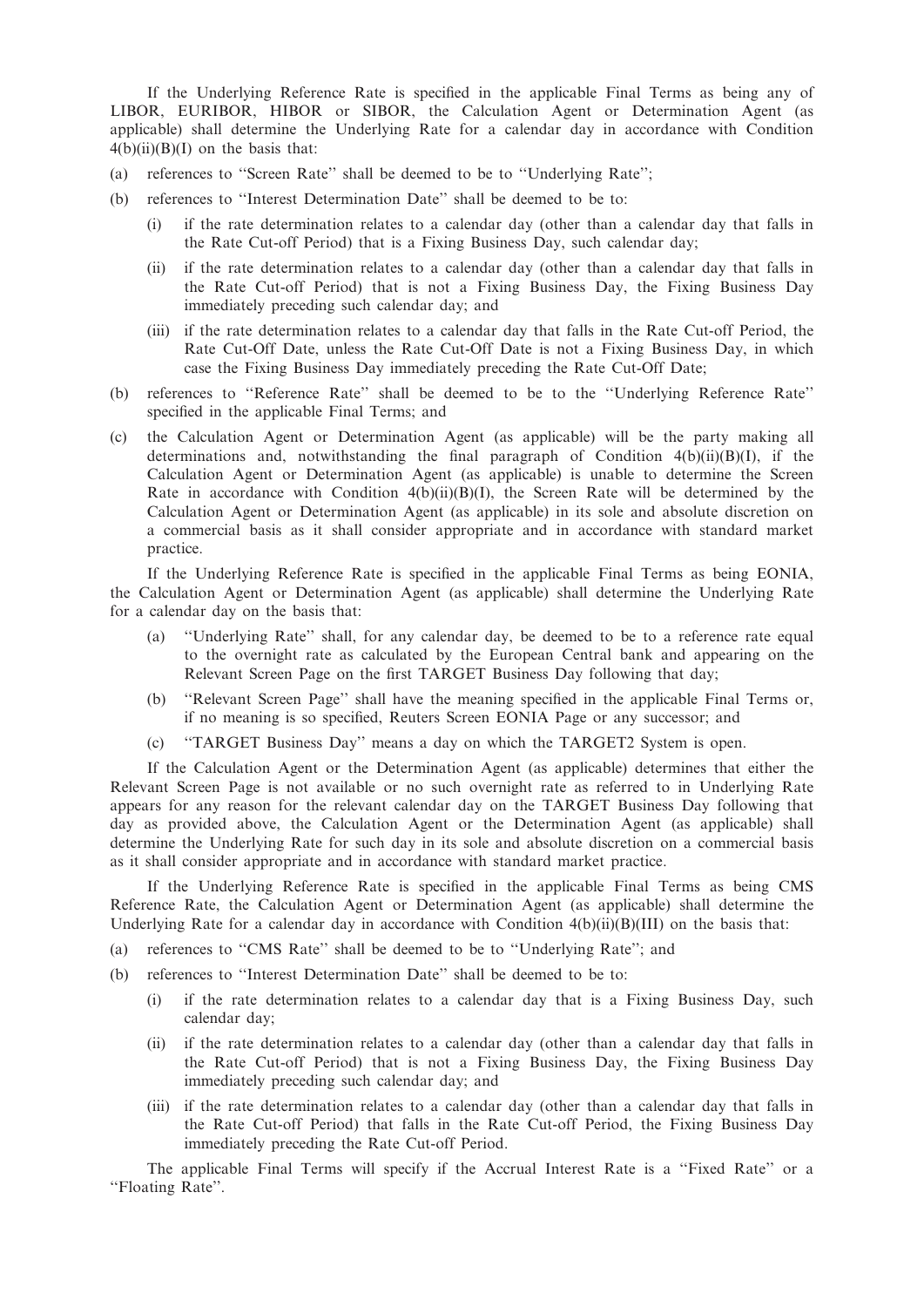If the Accrual Interest Rate is specified in the applicable Final Terms to be a ''Floating Rate'' and ''Screen Rate Determination'' is specified in the applicable Final Terms as being applicable, the Accrual Interest Rate for each Interest Period shall be determined by the Calculation Agent or Determination Agent (as applicable) in accordance with Condition  $4(b)(ii)(B)(I)$  and on the basis that:

- (a) references to ''Rate of Interest'' shall be deemed to be to ''Accrual Interest Rate'';
- (b) ''Straight Floating Rate'' shall be deemed to be specified as being applicable; and
- (c) the Calculation Agent or Determination Agent (as applicable) will be the party making all determinations and, notwithstanding the final paragraph of Condition  $4(b)(ii)(B)(I)$ , if the Calculation Agent or Determination Agent (as applicable) is unable to determine the Screen Rate in accordance with Condition  $4(b)(ii)(B)(I)$ , the Screen Rate will be determined by the Calculation Agent or Determination Agent (as applicable) in its sole and absolute discretion on a commercial basis as it shall consider appropriate and in accordance with standard market practice.

If the Accrual Interest Rate is specified in the applicable Final Terms to be a ''Floating Rate'' and ''ISDA Determination'' is specified in the applicable Final Terms as being applicable, the Accrual Interest Rate for each Interest Period shall be determined by the Calculation Agent or Determination Agent (as applicable) in accordance with Condition  $4(b)(ii)(A)$  and on the basis that:

- (a) references to ''Rate of Interest'' shall be deemed to be to ''Accrual Interest Rate'';
- (b) ''Straight Floating Rate'' shall be deemed to be specified as being applicable; and
- (c) the Calculation Agent or Determination Agent (as applicable) will be the party making all determinations.

For the purposes of this sub-paragraph (C):

''Calculation Agent'' shall have the meaning specified in the applicable Final Terms;

''Determination Agent'' shall have the meaning specified in the applicable Final Terms;

''Fixing Business Day'' means a day which is a day on which commercial banks and foreign exchange markets settle payments and are open for general business (including dealing in foreign exchange and foreign currency deposits) in London and, where applicable, any Additional Fixing Business Centre specified in the applicable Final Terms and which is:

- (i) if the Underlying Reference Rate is specified in the applicable Final Terms as being CMS Reference Rate, a day on which commercial banks and foreign exchange markets settle payments and are open for general business (including dealing in foreign exchange and foreign currency deposits) in the principal financial centre of the country of the Reference Currency; or
- (ii) if the Underlying Reference Rate is specified in the applicable Final Terms as being euro-LIBOR or EURIBOR, a TARGET2 Settlement Day; or
- (iii) if the Underlying Reference Rate is specified in the applicable Final Terms as being any other Reference Rate, a day on which commercial banks and foreign exchange markets settle payments and are open for general business (including dealing in foreign exchange and foreign currency deposits) in the principal financial centre of the country of the currency to which such Reference Rate relates.

''Lower Barrier'' shall have the meaning specified in the applicable Final Terms;

''Upper Barrier'' shall have the meaning specified in the applicable Final Terms;

''Rate Cut-off Date'' means, for each Interest Period, the date specified in the applicable Final Terms;

''Rate Cut-Off Period'' means, for each Interest Period, the period from (and including) the Rate Cut-off Date to (but excluding) the Interest Payment Date falling at the end of such Interest Period; and

''Underlying Reference Rate'' shall have the meaning specified in the applicable Final Terms.

#### (iii) Minimum Rate of Interest and/or Maximum Rate of Interest

If the applicable Final Terms specifies a Minimum Rate of Interest for any Interest Period, then, in the event that the Rate of Interest in respect of such Interest Period determined in accordance with the provisions of paragraph (ii) above is less than such Minimum Rate of Interest, the Rate of Interest for such Interest Period shall be such Minimum Rate of Interest.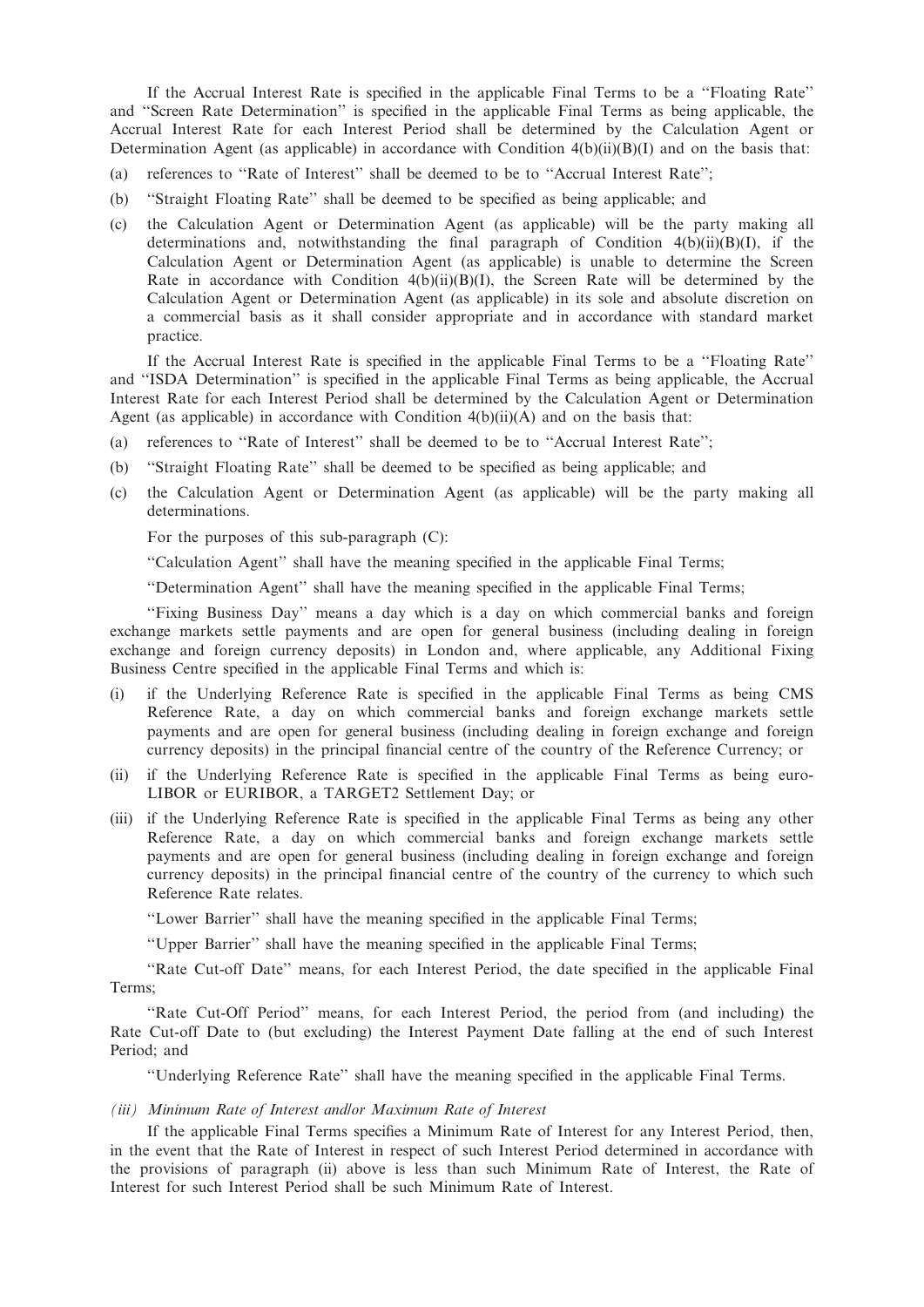If the applicable Final Terms specify a Maximum Rate of Interest for any Interest Period, then, in the event that the Rate of Interest in respect of such Interest Period determined in accordance with the provisions of paragraph (ii) above is greater than such Maximum Rate of Interest, the Rate of Interest for such Interest Period shall be such Maximum Rate of Interest.

## (iv) Determination of Rate of Interest and calculation of Interest Amounts

The Principal Paying Agent or, where specified in these Conditions or the applicable Final Terms, the Calculation Agent or the Determination Agent (as applicable) will at, or as soon as practicable after, each time at which the Rate of Interest is to be determined, determine the Rate of Interest for the relevant Interest Period. In the case of Variable Interest Notes or CMS Linked Interest Notes, the Calculation Agent or Determination Agent (as applicable) will notify the Principal Paying Agent of the Rate of Interest for the relevant Interest Period as soon as practicable after calculating the same.

The Principal Paying Agent or Calculation Agent or Determination Agent (as applicable) will calculate the amount of interest (the ''Interest Amount'') payable on the Floating Rate Notes and Variable Interest Notes for the relevant Interest Period by applying the Rate of Interest to:

- (A) in the case of Floating Rate Notes or Variable Interest Notes which are represented by a Global Note, the aggregate outstanding nominal amount of the Notes represented by such Global Note; or
- (B) in the case of Floating Rate Notes or Variable Interest Notes in definitive form, the Calculation Amount;

and, in each case, multiplying such sum by the applicable Day Count Fraction, and rounding the resultant figure to the nearest sub-unit of the relevant Specified Currency, half of any such sub-unit being rounded upwards or otherwise in accordance with applicable market convention. Where the Specified Denomination of a Floating Rate Note or an Variable Interest Note in definitive form is a multiple of the Calculation Amount, the Interest Amount payable in respect of such Note shall be the product of the amount (determined in the manner provided above) for the Calculation Amount, and the amount by which the Calculation Amount is multiplied to reach the Specified Denomination without any further rounding.

## (v) Notification of Rate of Interest and Interest Amounts

The Principal Paying Agent (or, in the case of CMS Linked Interest Notes and Variable Interest Notes, the relevant Calculation Agent or Determination Agent) will cause the Rate of Interest and each Interest Amount for each Interest Period and the relevant Interest Payment Date to be notified to the Issuer and, if required by applicable law or regulation, any stock exchange or other relevant authority on which the relevant Floating Rate Notes or Variable Interest Notes are for the time being listed or by which they have been admitted to listing and, if applicable, notice thereof to be published in accordance with Condition 13 as soon as possible after their determination but in no event later than the fourth London Business Day thereafter. Each Interest Amount and Interest Payment Date so notified may subsequently be amended (or appropriate alternative arrangements made by way of adjustment) without prior notice in the event of an extension or shortening of the Interest Period. Any such amendment will, if required by applicable law or regulation, be promptly notified to each stock exchange or other relevant authority on which the relevant Floating Rate Notes or Variable Interest Notes are for the time being listed or by which they have been admitted to listing and to the Noteholders in accordance with Condition 13. For the purposes of this paragraph, the expression ''London Business Day'' means a day (other than a Saturday or a Sunday) on which banks and foreign exchange markets are open for business in London.

## (vi) Determination or Calculation by Trustee

If for any reason at any relevant time the Principal Paying Agent or, as the case may be, the Calculation Agent or the Determination Agent (as applicable) defaults in its obligation to determine the Rate of Interest or the Calculation Agent or the Determination Agent (as applicable) defaults in its obligation to calculate any Interest Amount in accordance with sub-paragraph (ii) above and in accordance with paragraph (iv) above, the Trustee shall determine the Rate of Interest at such rate as, in its absolute discretion (having such regard as it shall think fit to the foregoing provisions of this Condition 4, but subject always to any Minimum Rate of Interest or Maximum Rate of Interest specified in the applicable Final Terms), it shall deem fair and reasonable in all the circumstances or, as the case may be, the Trustee shall calculate the Interest Amount(s) in such manner as it shall deem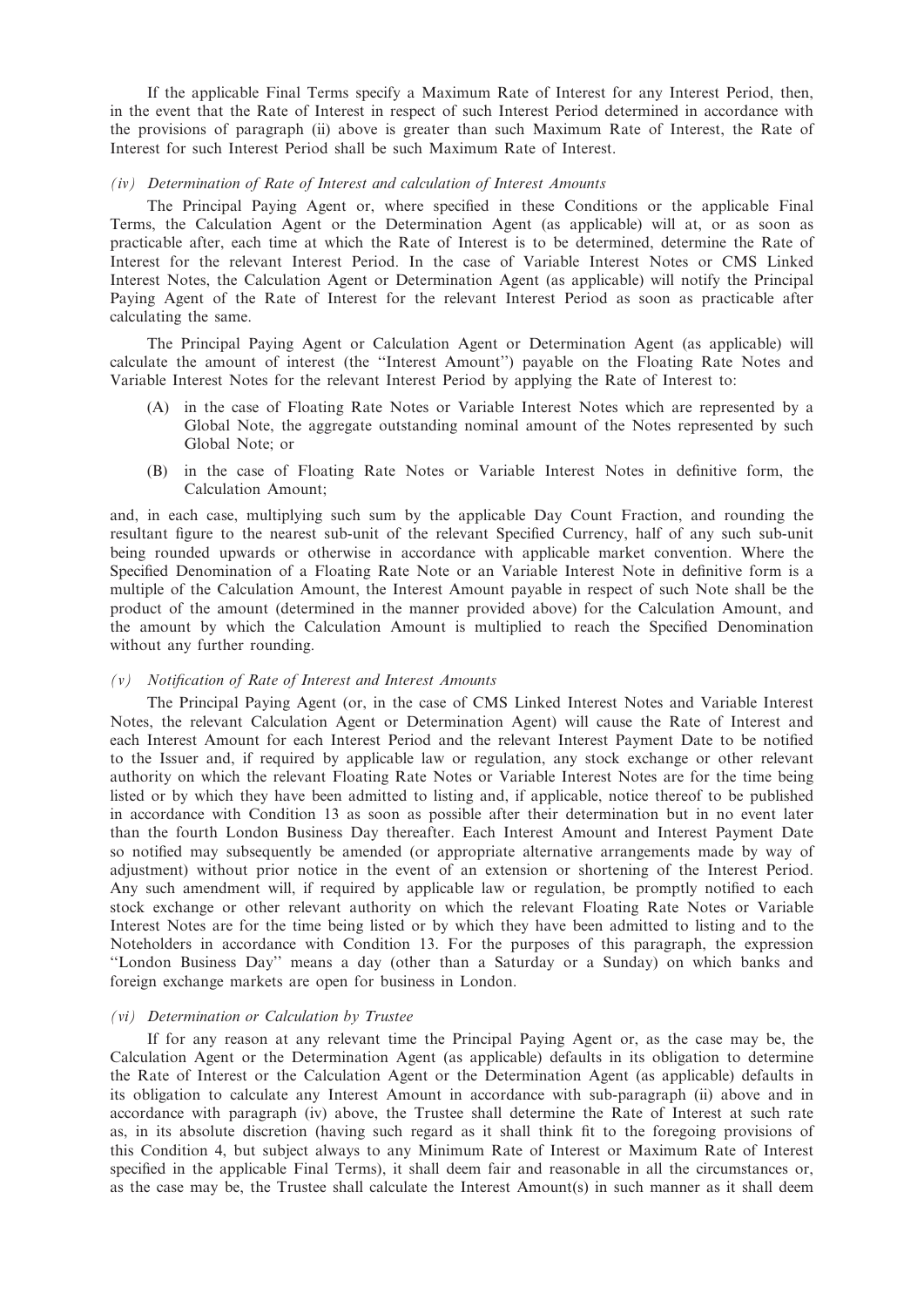fair and reasonable in all the circumstances. In making any such determination or calculation, the Trustee may appoint and rely on a determination or calculation by a calculation agent or a determination agent (which shall be an investment bank or other suitable entity of international repute). Each such determination or calculation shall be deemed to have been made by the Principal Paying Agent or, the Calculation Agent or the Determination Agent, as applicable.

#### (vii) Certificates to be final

All certificates, communications, opinions, determinations, calculations, quotations and decisions given, expressed, made or obtained for the purposes of the provisions of this Condition  $4(b)$ , whether by the Principal Paying Agent or, if applicable, the Calculation Agent or the Determination Agent, shall (in the absence of wilful default, bad faith or manifest error) be binding on the Issuer, the Guarantor, the Trustee, the Principal Paying Agent and (as applicable) the Calculation Agent or the Determination Agent, the other Agents and all Noteholders and Couponholders and (in the absence as aforesaid) no liability to the Issuer, the Guarantor, the Noteholders or the Couponholders shall attach to the Principal Paying Agent or (as applicable) the Calculation Agent or the Determination Agent or the Trustee in connection with the exercise or non-exercise by it of any of its powers, duties and discretions pursuant to such provisions.

### (c) Convertible Interest Basis Notes

If Convertible Interest Basis is specified as being applicable in the applicable Final Terms, each Note bears interest from (and including) the Interest Commencement Date (which unless otherwise specified in the applicable Final Terms shall be the Issue Date) at the applicable Rates of Interest determined in accordance with this Condition 4(c), and such interest will be payable in arrear on the relevant Interest Payment Date (as defined below).

If Convertible Interest Basis is specified as being applicable in the applicable Final Terms, the basis upon which interest accrues (and on which the Rate of Interest shall be determined) will (unless the Notes are redeemed or purchased and cancelled prior to the Interest Basis Conversion Date) change from one interest basis (the ''First Interest Basis'') to another (the ''Second Interest Basis''). The First Interest Basis shall apply to any Interest Period in the First Interest Basis Period and the Second Interest Basis shall apply to any Interest Period in the Second Interest Basis Period.

The Rate of Interest for any Interest Period, and the amount of interest payable on each Interest Payment Date in respect of such Interest Period, shall be determined by the Principal Paying Agent or (if specified in the applicable Final Terms) the Calculation Agent or Determination Agent, as applicable, in accordance with (i) if the relevant Interest Basis is specified in the applicable Final Terms to be Fixed Rate, Condition 4(a) or (ii) if the relevant Interest Basis is specified in the applicable Final Terms to be Floating Rate or Variable Interest, Condition 4(b). If an Interest Basis for an Interest Basis Period is specified in the applicable Final Terms as being Floating Rate or Variable Interest, the notification and publication requirements of Condition  $4(b)(v)$  shall apply in respect of each Interest Period falling within such Interest Basis Period.

For the purposes of this Condition 4(c):

''First Interest Basis Period'' means the period from (and including) the Interest Commencement Date to (but excluding) the Interest Basis Conversion Date;

''Interest Basis'' means the First Interest Basis or the Second Interest Basis, as applicable;

''Interest Basis Conversion Date'' shall have the meaning specified in the applicable Final Terms;

''Interest Basis Period'' means the First Interest Basis Period or the Second Interest Basis Period, as applicable;

''Interest Payment Date(s)'' means, in relation to each Interest Basis:

- (A) the Interest Payment Date(s) in each year specified in the applicable Final Terms; or
- (B) if no express Interest Payment Date(s) is/are specified in the applicable Final Terms, each date which falls the number of months or other period specified as the Interest Period in the applicable Final Terms after the preceding Interest Payment Date or, in the case of the first Interest Payment Date that falls within the First Interest Basis Period, after the Interest Commencement Date; and

"Second Interest Basis Period" means the period from (and including) the Interest Basis Conversion Date to (but excluding) the Maturity Date.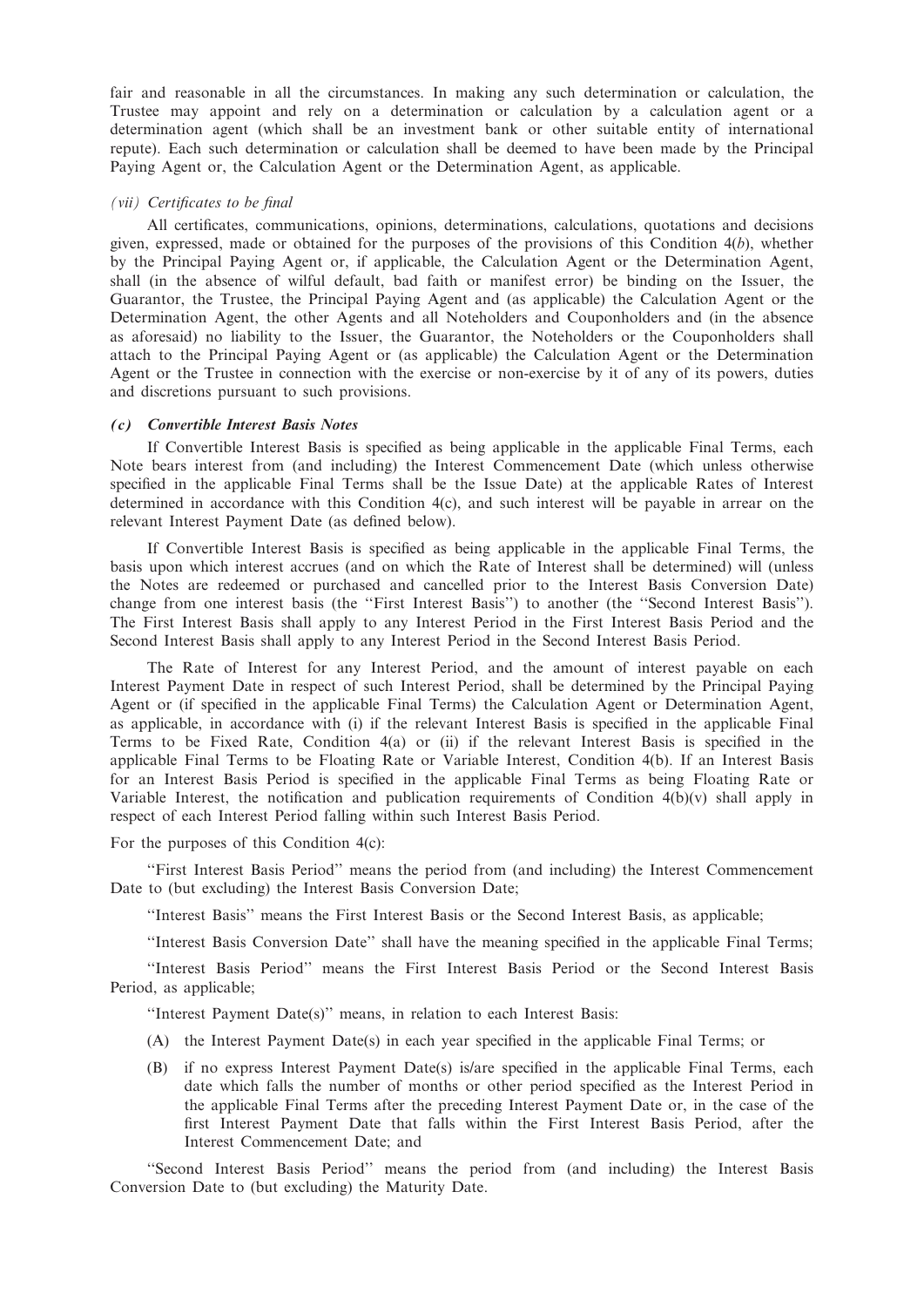## (d) Accrual of interest

Each Note (or in the case of the redemption of part only of a Note, that part only of such Note) will cease to bear interest (if any) from the date fixed for its redemption unless payment of principal is improperly withheld or refused. In such event, interest will continue to accrue as provided in Condition  $6(h)$ .

### (e) Business Day, Business Day Conventions, Day Count Fractions and other adjustments

In these Terms and Conditions, ''Business Day'' means a day which is:

- (i) a day on which commercial banks and foreign exchange markets settle payments and are open for general business (including dealing in foreign exchange and foreign currency deposits) in London and any Additional Business Centre specified in the applicable Final Terms; and
- (ii) either
	- (1) in relation to any sum payable in a Specified Currency other than euro, a day on which commercial banks and foreign exchange markets settle payments and are open for general business (including dealing in foreign exchange and foreign currency deposits) in the principal financial centre of the country of the relevant Specified Currency (if other than London); or
	- (2) in relation to any sum payable in euro, a day on which the Trans-European Automated Real-Time Gross Settlement Express Transfer (TARGET2) System (the ''TARGET2 System'') is operating (a ''TARGET2 Settlement Day'').

If a Business Day Convention (or, in respect of any Reset Date, a Reset Date Business Day Convention) is specified in the applicable Final Terms and if any Interest Payment Date, Maturity Date or any other date (as specified in the applicable Final Terms) would otherwise fall on a day which is not a Business Day, then, if the Business Day Convention (or the Reset Date Business Day Convention, as applicable) specified is:

- (1) the Following Business Day Convention, such Interest Payment Date, Maturity Date or any other date (as specified in the applicable Final Terms) shall be postponed to the next day which is a Business Day; or
- (2) the Modified Following Business Day Convention, such Interest Payment Date, Maturity Date or any other date (as specified in the applicable Final Terms) shall be postponed to the next day which is a Business Day unless it would thereby fall into the next calendar month, in which event such Interest Payment Date, Maturity Date or any other date (as specified in the applicable Final Terms) shall be brought forward to the immediately preceding Business Day; or
- (3) the Preceding Business Day Convention, such Interest Payment Date, Maturity Date or any other date (as specified in the applicable Final Terms) shall be brought forward to the immediately preceding Business Day; or
- (4) in any case where Interest Periods are specified in accordance with Condition  $4(b)(i)(B)$ above, the Floating Rate Convention, the Interest Payment Date:
	- (i) shall be postponed to the next day which is a Business Day and (A) each subsequent Interest Payment Date shall be the day that numerically corresponds with such Business Day, in the month which falls the Interest Period after the preceding applicable Interest Payment Date unless (B) such Business Day would thereby fall into the next calendar month, in which event (C) such Interest Payment Date shall be brought forward to the immediately preceding Business Day and (D) each subsequent Interest Payment Date shall be the last Business Day in the month which falls the Interest Period after the preceding applicable Interest Payment Date; or
	- (ii) in the case where there is no numerically corresponding day in the calendar month on which an Interest Payment Date should occur, shall be the last day that is a Business Day in the relevant month and the provisions of Condition  $4(b)(i)(B)$  above of this paragraph shall apply mutatis mutandis.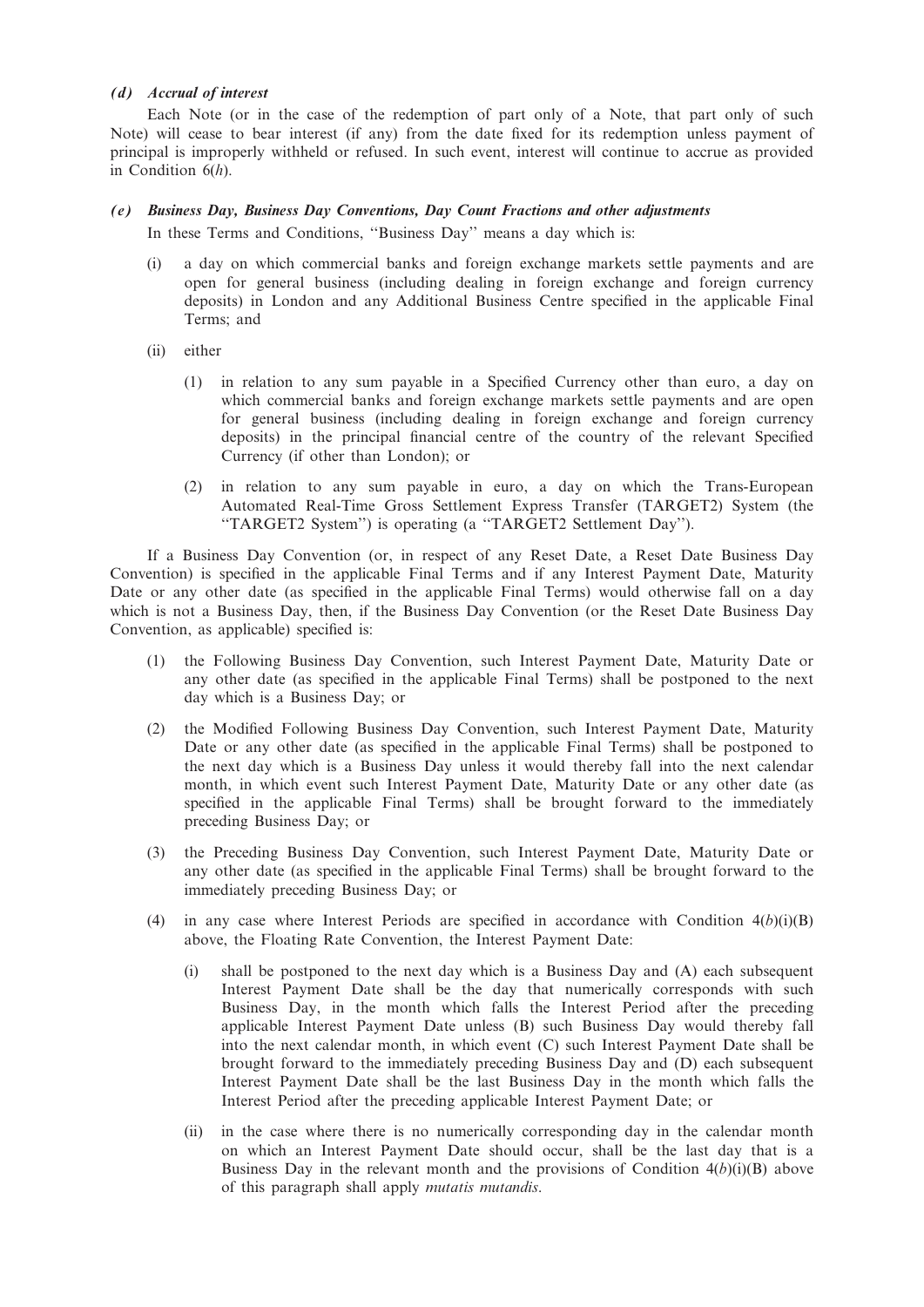''Day Count Fraction'' means, in respect of the calculation of an amount of interest for any Interest Period:

- (1) if ''Actual/Actual (ICMA)'' is specified in the applicable Final Terms:
	- (a) in the case of Notes where the number of days in the relevant period from (and including) the most recent Interest Payment Date (or, if none, the Interest Commencement Date) to (but excluding) the relevant payment date (the ''Accrual Period'') is equal to or shorter than the Determination Period during which the Accrual Period ends, the number of days in such Accrual Period divided by the product of (1) the number of days in such Determination Period and (2) the number of Determination Dates (as specified in the applicable Final Terms) that would occur in one calendar year; or
	- (b) in the case of Notes where the Accrual Period is longer than the Determination Period during which the Accrual Period ends, the sum of:
		- (1) the number of days in such Accrual Period falling in the Determination Period in which the Accrual Period begins divided by the product of  $(x)$  the number of days in such Determination Period and (y) the number of Determination Dates that would occur in one calendar year; and
		- (2) the number of days in such Accrual Period falling in the next Determination Period divided by the product of (x) the number of days in such Determination Period and (y) the number of Determination Dates that would occur in one calendar year;
- (2) if ''Actual/Actual ISDA'' is specified in the applicable Final Terms, the actual number of days in the Interest Period divided by 365 (or, if any portion of that Interest Period falls in a leap year, the sum of (A) the actual number of days in that portion of the Interest Period falling in a leap year divided by 366 and (B) the actual number of days in that portion of the Interest Period falling in a non-leap year divided by 365);
- (3) if ''Actual/365 (Fixed)'' is specified in the applicable Final Terms, the actual number of days in the Interest Period divided by 365;
- (4) if ''Actual/360'' is specified in the applicable Final Terms, the actual number of days in the Interest Period divided by 360;
- (5) if ''30/360'', ''360/360'' or ''Bond Basis'' is specified in the applicable Final Terms, the number of days in the Interest Period divided by 360, calculated on a formula basis as follows:

$$
[360 \times (Y_2 - Y_1)] + [30 \times (M_2 - M_1)] + (D_2 - D_1)
$$

 $Day$  Count Fraction  $=$  360

where:

 $Y_1$ " is the year, expressed as a number, in which the first day of the Interest Period falls;

 $Y_2$ " is the year, expressed as a number, in which the day immediately following the last day of the Interest Period falls;

"M<sub>1</sub>" is the calendar month, expressed as a number, in which the first day of the Interest Period falls;

 $(M_2)$  is the calendar month, expressed as a number, in which the day immediately following the last day of the Interest Period falls;

" $D_1$ " is the first calendar day, expressed as a number, of the Interest Period, unless such number is 31, in which case  $D_1$  will be 30; and

"D<sub>2</sub>" is the calendar day, expressed as a number, immediately following the last day included in the Interest Period, unless such number would be 31 and  $D_1$  is greater than 29, in which case  $D_2$  will be 30;

(6) if ''30E/360'' is specified in the applicable Final Terms, the number of days in the Interest Period divided by 360, calculated on a formula basis as follows:

$$
[360 \times (Y_2 - Y_1)] + [30 \times (M_2 - M_1)] + (D_2 - D_1)
$$

Day Count Fraction = 360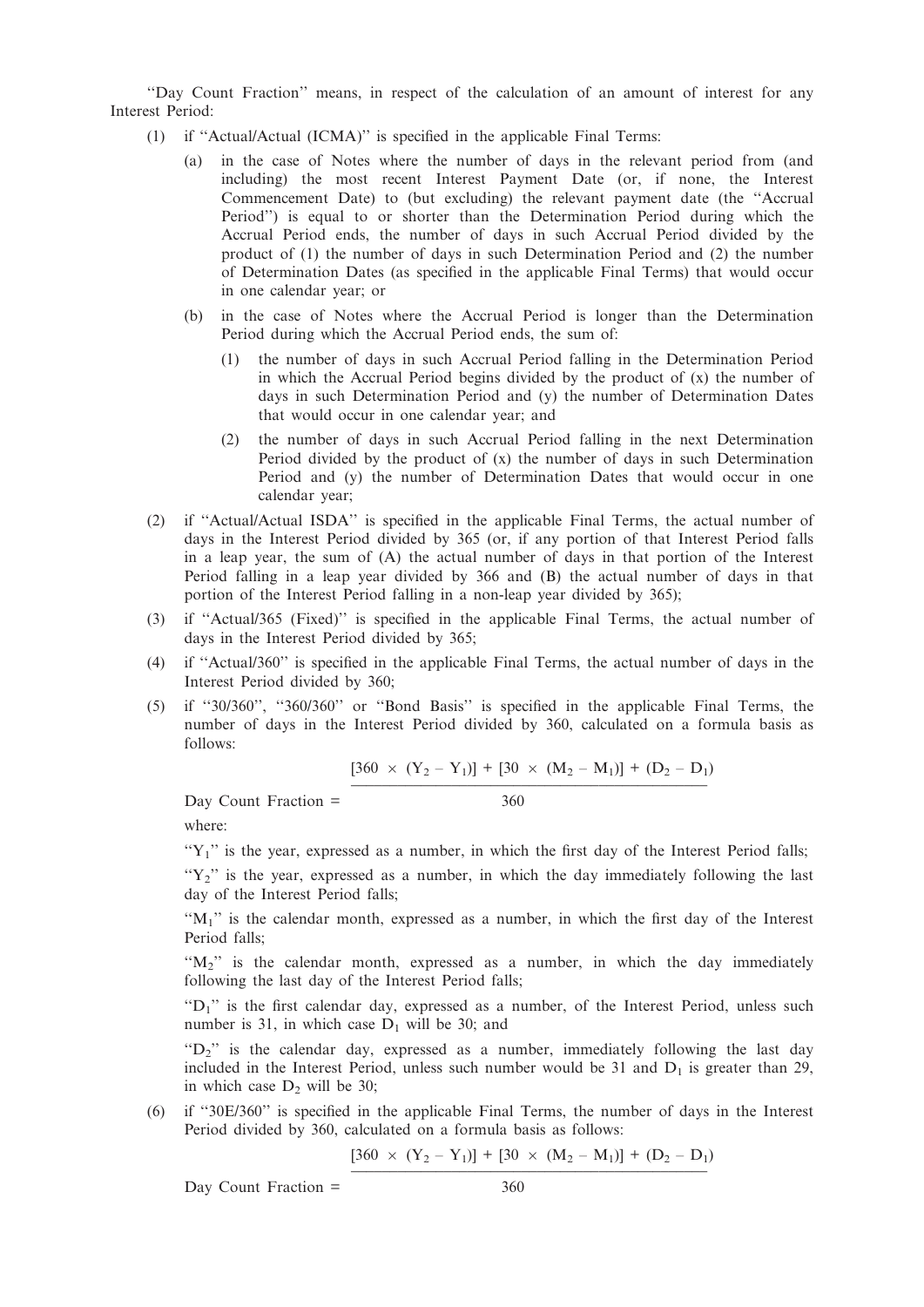where:

 $Y_1$ " is the year, expressed as a number, in which the first day of the Interest Period falls;

" $Y_2$ " is the year, expressed as a number, in which the day immediately following the last day of the Interest Period falls;

" $M_1$ " is the calendar month, expressed as a number, in which the first day of the Interest Period falls;

" $M_2$ " is the calendar month, expressed as a number, in which the day immediately following the last day of the Interest Period falls;

" $D_1$ " is the first calendar day, expressed as a number, of the Interest Period, unless such number would be 31, in which case  $D_1$  will be 30; and

 $P^{\prime\prime}$  is the calendar day, expressed as a number, immediately following the last day included in the Interest Period, unless such number would be 31, in which case  $D_2$  will be 30;

(7) if ''30E/360 (ISDA)'' is specified in the applicable Final Terms, the number of days in the Interest Period divided by 360, calculated on a formula basis as follows:

 $[360 \times (Y_2 - Y_1)] + [30 \times (M_2 - M_1)] + (D_2 - D_1)$ 

Day Count Fraction = 360

where:

 $Y_1$ " is the year, expressed as a number, in which the first day of the Interest Period falls;

" $Y_2$ " is the year, expressed as a number, in which the day immediately following the last day of the Interest Period falls;

" $M_1$ " is the calendar month, expressed as a number, in which the first day of the Interest Period falls;

 $M_2$ " is the calendar month, expressed as a number, in which the day immediately following the last day of the Interest Period falls;

" $D_1$ " is the first calendar day, expressed as a number, of the Interest Period, unless (i) that day is the last day of February or (ii) such number would be 31, in which case  $D_1$  will be 30; and

" $D_2$ " is the calendar day, expressed as a number, immediately following the last day included in the Interest Period, unless (i) that day is the last day of February but not the Maturity Date or (ii) such number would be 31, in which case  $D_2$  will be 30.

(8) if ''RBA Bond Basis'' is specified in the applicable Final Terms, one divided by the number of Interest Payment Dates in each twelve-month period (or, where the calculation period does not constitute an Interest Period, one divided by the number of Interest Payment Dates in each twelve-month period multiplied by the actual number of days in the calculation period divided by the number of days in the Interest Period ending on the next Interest Payment Date).

''Determination Period'' means each period from (and including) a Determination Date to (but excluding) the next Determination Date (including, where either the Interest Commencement Date or the final Interest Payment Date is not a Determination Date, the period commencing on the first Determination Date prior to, and ending on the first Determination Date falling after, such date); and

''Interest Period'' means the period from (and including) an Interest Payment Date (or the Interest Commencement Date) to (but excluding) the next (or first) Interest Payment Date.

If ''adjusted'' is specified in the applicable Final Terms in the Day Count Fraction item, interest in respect of the relevant Interest Period shall be payable in arrear on the relevant Interest Payment Date and calculated from (and including) an Interest Payment Date (or the Interest Commencement Date) to (but excluding) the next (or first) Interest Payment Date, as such Interest Payment Date shall, where applicable, be adjusted in accordance with the Business Day Convention.

If ''unadjusted'' is specified in the applicable Final Terms in the Day Count Fraction item, interest in respect of the relevant Interest Period shall be payable in arrear on the relevant Interest Payment Date, as adjusted in accordance with the Business Day Convention, but shall be calculated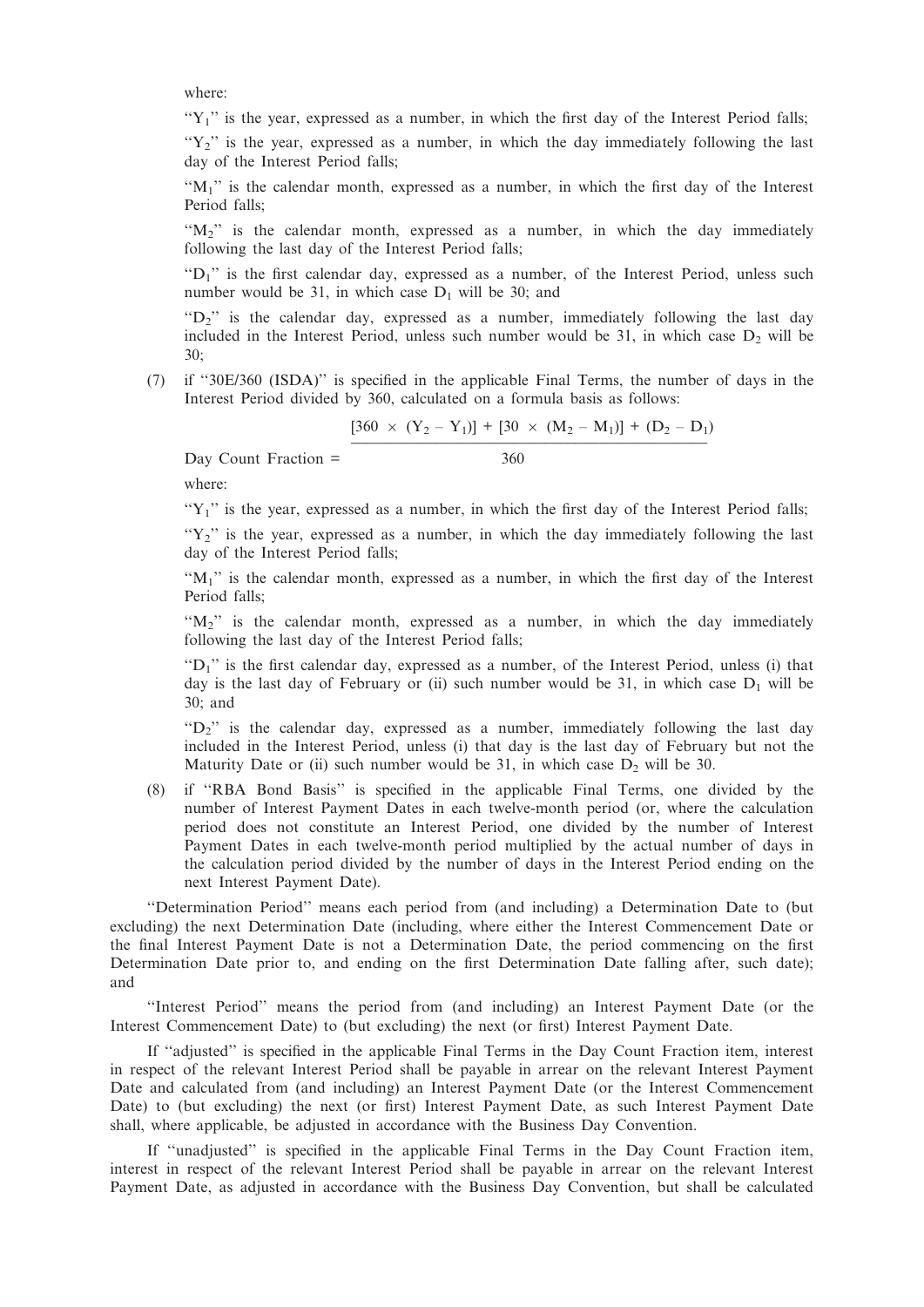in respect of the period from (and including) a Period End Date (or the Interest Commencement Date) to (but excluding) the next (or first) Period End Date. For the purpose of this paragraph ''Period End Date'' means an Interest Payment Date prior to any modification as result of any Business Day Convention.

#### 5. Payments

## (a) Method of payment

Subject as provided below:

- (i) payments in a Specified Currency other than euro will be made by credit or transfer to an account in the relevant Specified Currency maintained by the payee with, or, at the option of the payee, by a cheque in such Specified Currency drawn on, a bank in the principal financial centre of the country of such Specified Currency; and
- (ii) payments in euro will be made by credit or transfer to a euro account (or any other account to which euro may be credited or transferred) specified by the payee or, at the option of the payee, by a euro cheque.

Payments will be subject in all cases to: (A) any fiscal or other laws and regulations applicable thereto in any jurisdiction, but without prejudice to the provisions of Condition 7; and (B) any withholding or deduction required pursuant to an agreement described in Section 1471(b) of the U.S. Internal Revenue Code of 1986 (the ''Code'') or otherwise imposed pursuant to Sections 1471 through 1474 of the Code, any regulations or agreements thereunder, official interpretations thereof, or any law implementing a governmental approach thereto, and neither the Issuer nor the Guarantor (as the case may be) shall be required to pay any additional amounts under Condition 7 (Taxation) on account of any such deduction or withholding described in this limb (B).

#### (b) Presentation of definitive Bearer Notes and Coupons

Payments of principal in respect of definitive Bearer Notes will (subject as provided below) be made in the manner provided in paragraph (a) above only against presentation and surrender (or, in the case of part payment of any sum due, endorsement) of definitive Bearer Notes, and payments of interest in respect of definitive Bearer Notes will (subject as provided below) be made as aforesaid only against presentation and surrender (or, in the case of part payment of any sum due, endorsement) of Coupons, in each case at the specified office of any Paying Agent outside the United States (which expression, as used herein, means the United States of America (including the States and the District of Columbia, its territories, its possessions and other areas subject to its jurisdiction).

Fixed Rate Notes in definitive bearer form (other than Long Maturity Notes (as defined below)) should be presented for payment together with all unmatured Coupons appertaining thereto (which expression shall for this purpose include Coupons falling to be issued on exchange of matured Talons), failing which the amount of any missing unmatured Coupon (or, in the case of payment not being made in full, the same proportion of the amount of such missing unmatured Coupon as the sum so paid bears to the sum due) will be deducted from the sum due for payment. Each amount of principal so deducted will be paid in the manner mentioned above against surrender of the relative missing Coupon at any time before the expiry of 10 years after the Relevant Date (as defined in Condition 7) in respect of such principal (whether or not such Coupon would otherwise have become void under Condition 8) or, if later, five years from the date on which such Coupon would otherwise have become due, but in no event thereafter.

Upon any Fixed Rate Note in definitive bearer form becoming due and repayable prior to its Maturity Date, all unmatured Talons (if any) appertaining thereto will become void and no further Coupons will be issued in respect thereof.

Upon the date on which any Floating Rate Note, Variable Interest Note or Long Maturity Note in definitive bearer form becomes due and repayable, unmatured Coupons and Talons (if any) relating thereto (whether or not attached) shall become void and no payment or, as the case may be, exchange for further Coupons shall be made in respect thereof. A ''Long Maturity Note'' is a Fixed Rate Note (other than a Fixed Rate Note which on issue had a Talon attached) whose nominal amount on issue is less than the aggregate interest payable thereon provided that such Note shall cease to be a Long Maturity Note on the Interest Payment Date on which the aggregate amount of interest remaining to be paid after that date is less than the nominal amount of such Note.

If the due date for redemption of any definitive Bearer Note is not an Interest Payment Date, interest (if any) accrued in respect of such Note from (and including) the preceding Interest Payment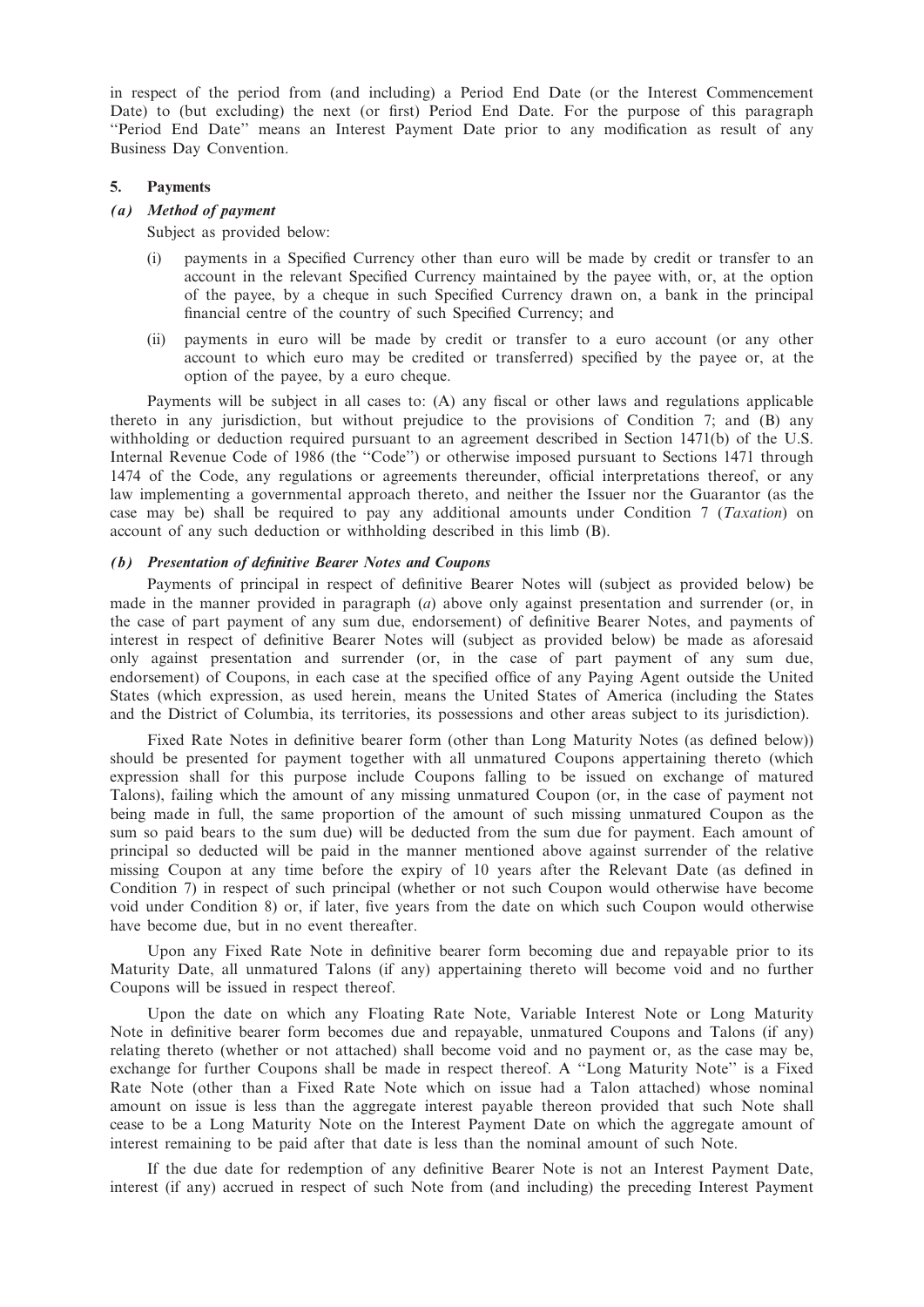Date or, as the case may be, the Interest Commencement Date shall be payable only against presentation and surrender of the relevant definitive Bearer Note.

### (c) Payments in respect of Bearer Global Notes

Payments of principal and interest (if any) in respect of Notes represented by any Bearer Global Note will (subject as provided below) be made in the manner specified above in relation to definitive Bearer Notes or otherwise in the manner specified in the relevant Bearer Global Note, where applicable, against presentation or surrender, as the case may be, of such Bearer Global Note at the specified office of any Paying Agent outside the United States. A record of each payment, distinguishing between any payment of principal and any payment of interest, will be made on such Bearer Global Note either by the Paying Agent to which it was presented, and such record shall be prima facie evidence that the payment in question has been made, or in the records of Euroclear and Clearstream, Luxembourg, as applicable.

No payments of principal, interest or other amounts due in respect of a Bearer Global Note will be made by mail to an address in the United States or by transfer to an account maintained in the United States.

#### (d) Payments in respect of Registered Notes

Payments of principal in respect of each Registered Note (whether or not in global form) will be made against presentation and surrender (or, in the case of part payment of any sum due, endorsement) of the Registered Note at the specified office of the Registrar or any of the Paying Agents. Such payments will be made by transfer to the Designated Account (as defined below) of the holder (or the first named of joint holders) of the Registered Note appearing in the register of holders of the Registered Notes maintained by the Registrar (the ''Register'') (i) where in global form, at the close of the business day (being for this purpose a day on which Euroclear and Clearstream, Luxembourg or any other relevant clearing system are open for business) before the relevant due date, and (ii) where in definitive form, at the close of business on the fifteenth calendar day before the relevant due date (in each case, the ''Record Date''). Notwithstanding the previous sentence, if (i) a holder does not have a Designated Account or (ii) the nominal amount of the Notes held by a holder is less than U.S.\$100,000 (or its equivalent), payment will instead be made by a cheque in the Specified Currency drawn on a Designated Bank (as defined below). For these purposes, ''Designated Account'' means the account maintained by a holder with a Designated Bank and identified as such in the Register and ''Designated Bank'' means (in the case of payment in a Specified Currency other than euro) a bank in the principal financial centre of the country of such Specified Currency and (in the case of a payment in euro) any bank which processes payments in euro.

Payments of interest in respect of each Registered Note (whether or not in global form) will be made by a cheque in the Specified Currency drawn on a Designated Bank and mailed by uninsured mail on the business day in the city where the specified office of the Registrar is located immediately preceding the relevant due date to the holder (or the first named of joint holders) of the Registered Note appearing in the Register at the close of business on the Record Date at his address shown in the Register on the Record Date and at his risk. Upon application of the holder to the specified office of the Registrar not less than three business days in the city where the specified office of the Registrar is located before the due date for any payment of interest in respect of a Registered Note, the payment may be made by transfer on the due date in the manner provided in the preceding paragraph. Any such application for transfer shall be deemed to relate to all future payments of interest (other than interest due on redemption) in respect of the Registered Notes which become payable to the holder who has made the initial application until such time as the Registrar is notified in writing to the contrary by such holder. Payment of the interest due in respect of each Registered Note on redemption will be made in the same manner as payment of the principal amount of such Registered Note.

Holders of Registered Notes will not be entitled to any interest or other payment for any delay in receiving any amount due in respect of any Registered Note as a result of a cheque posted in accordance with this Condition arriving after the due date for payment or being lost in the post. No commissions or expenses shall be charged to such holders by the Registrar in respect of any payments of principal or interest in respect of the Registered Notes.

All amounts payable to DTC or its nominee as registered holder of a Rule 144A Global Note in respect of Notes denominated in a Specified Currency other than U.S. dollars shall be paid by transfer by the Registrar to an account in the relevant Specified Currency of the Exchange Agent on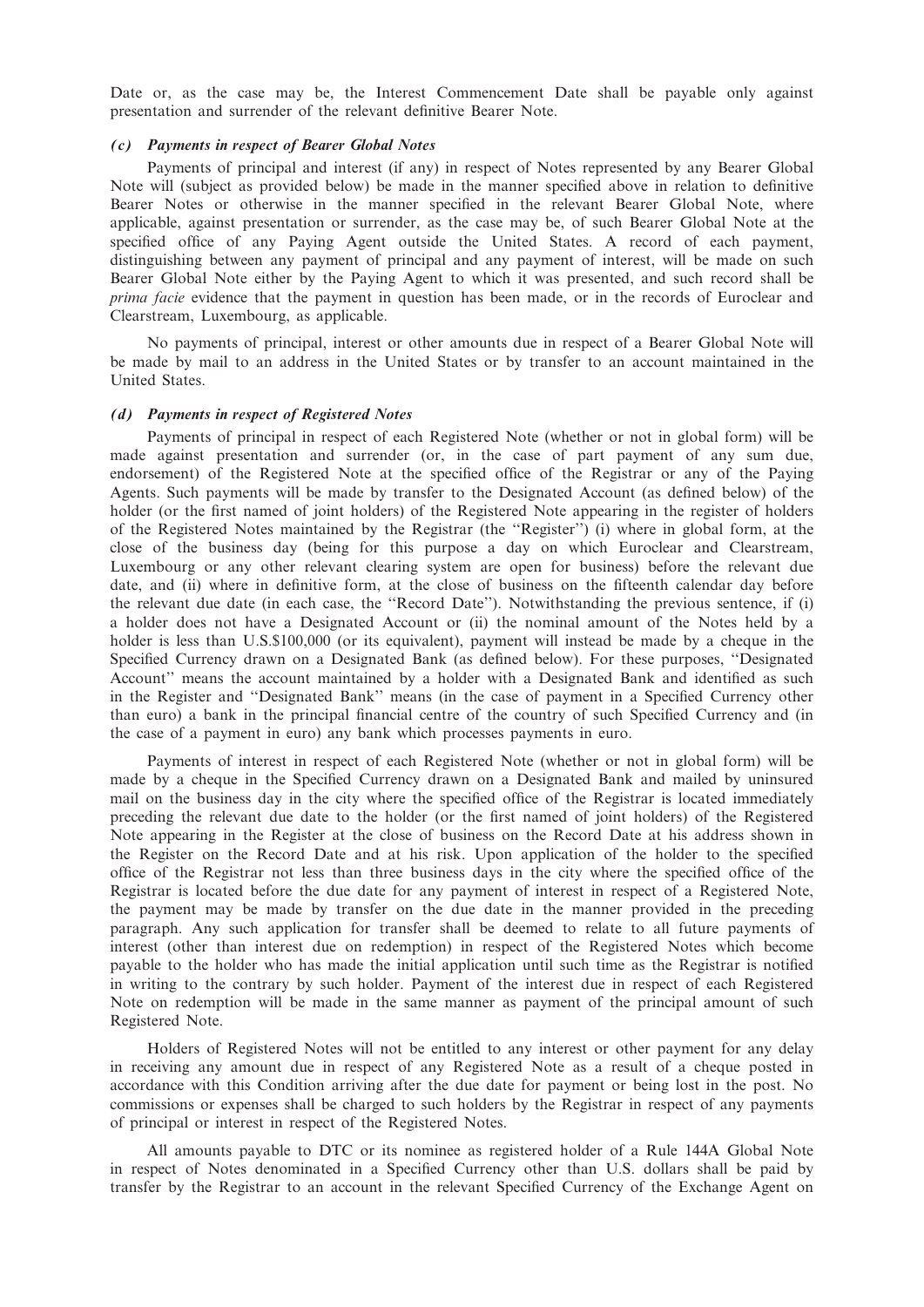behalf of DTC or its nominee for payment in such Specified Currency for conversion into U.S. dollars in accordance with the provisions of the Agency Agreement.

None of the Issuer, the Guarantor, the Trustee and the Agents will have any responsibility or liability for any aspect of the records relating to, or payments made on account of, beneficial ownership interests in the Registered Global Notes or for maintaining, supervising or reviewing any records relating to such beneficial ownership interests.

#### (e) General provisions applicable to payments

For so long as the Notes of a Series are listed on the Official List and admitted to trading on the London Stock Exchange's market for listed securities and for so long as the rules of the UK Listing Authority so require, the Issuer shall procure that there is a Paying Agent approved in writing by the Trustee in the City of London for the payment of principal and interest, if any, on the Notes.

The holder of a Global Note shall be the only person entitled to receive payments in respect of Notes represented by such Global Note and the Issuer or, as the case may be, the Guarantor will be discharged by payment to, or to the order of, the holder of such Global Note in respect of each amount so paid. Each of the persons shown in the records of DTC, Euroclear or Clearstream, Luxembourg as the beneficial holder of a particular nominal amount of Notes represented by such Global Note must look solely to DTC, Euroclear or Clearstream, Luxembourg, as the case may be, for his share of each payment so made by the Issuer or, as the case may be, the Guarantor to, or to the order of, the holder of such Global Note.

Notwithstanding the foregoing provisions of this Condition, if any amount of principal and/or interest in respect of Bearer Notes is payable in U.S. dollars, such U.S. dollar payments of principal and/or interest in respect of such Notes will be made at the specified office of a Paying Agent in the United States if:

- (i) the Issuer has appointed Paying Agents with specified offices outside the United States with the reasonable expectation that such Paying Agents would be able to make payment in U.S. dollars at such specified offices outside the United States of the full amount of principal and interest on the Bearer Notes in the manner provided above when due;
- (ii) payment of the full amount of such principal and interest at all such specified offices outside the United States is illegal or effectively precluded by exchange controls or other similar restrictions on the full payment or receipt of principal and interest in U.S. dollars; and
- (iii) such payment is then permitted under United States law without involving, in the opinion of the Issuer and the Guarantor, adverse tax consequences to the Issuer or the Guarantor.

## (f) Payment Days

If the date for payment of any amount in respect of any Note or Coupon is not a Payment Day, the holder thereof shall not be entitled to payment until the next following Payment Day and shall not be entitled to any further payment in respect of such delay. ''Payment Day'' means any day which (subject to Condition 8):

- (i) in respect of Notes in definitive form only, is a day on which commercial banks and foreign exchange markets settle payments and are open for general business (including dealing in foreign exchange and foreign currency deposits) in the relevant place of presentation; or
- (ii) in the case of any payment in respect of a Rule 144A Global Note denominated in a Specified Currency other than U.S. dollars and registered in the name of DTC or its nominee and in respect of which an accountholder of DTC (with an interest in such Rule 144A Global Note) has elected to receive any part of such payment in U.S. dollars, a day on which commercial banks are not authorised or required by law or regulation to be closed in New York City; and
- (iii) is a Business Day as defined in Condition 4(e).

#### (g) Interpretation of principal and interest

Any reference in these Terms and Conditions to principal in respect of the Notes shall be deemed to include, as applicable:

(i) any additional amounts which may be payable with respect to principal under Condition 7;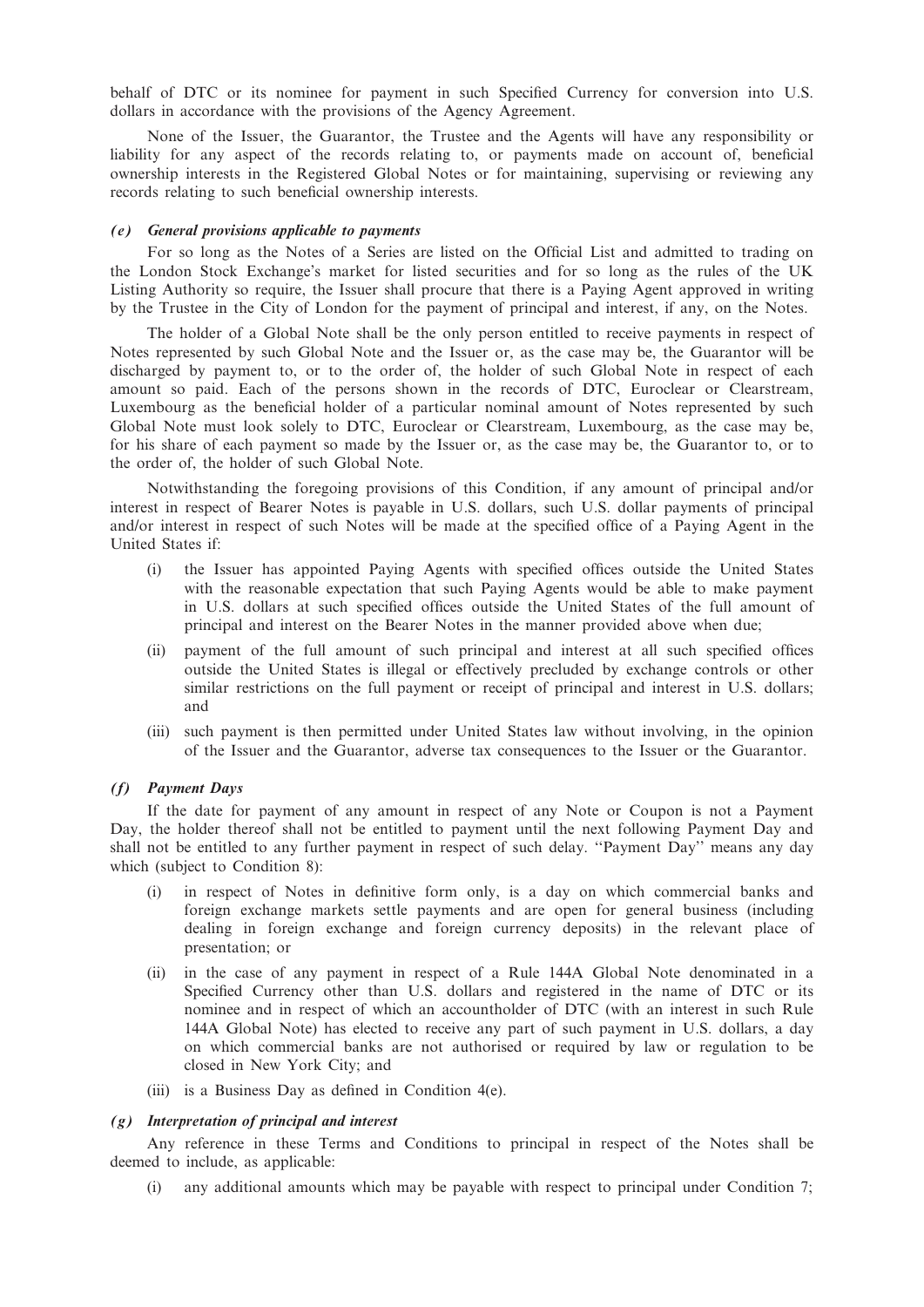- (ii) the Final Redemption Amount of the Notes;
- (iii) the Early Redemption Amount of the Notes;
- (iv) the Optional Redemption Amount(s) (if any) of the Notes;
- (v) in relation to Zero Coupon/Discount Notes, the Amortised Face Amount (as defined in Condition  $6(e)$ ; and
- (vi) any premium and any other amounts which may be payable by the Issuer under or in respect of the Notes.

Any reference in these Terms and Conditions to interest in respect of the Notes shall be deemed to include, as applicable, any additional amounts which may be payable with respect to interest under Condition 7.

## 6. Redemption and Purchase

#### (a) Redemption at maturity

Unless previously redeemed or purchased and cancelled as specified below or in the applicable Final Terms, each Note will be redeemed by the Issuer at its Final Redemption Amount specified in the applicable Final Terms in the relevant Specified Currency on the Maturity Date.

#### (b) Redemption for tax reasons

If the Issuer or the Guarantor satisfies the Trustee immediately prior to the giving of the notices referred to below that, on the occasion of the next payment due under the Notes, either:

- (i) the Issuer would be required to pay additional amounts as provided under Condition 7 or to account to any taxing authority in the taxing jurisdiction of any territory in which the Issuer is incorporated or resident for taxation purposes for any amount (other than tax withheld or deducted from interest payable on the Notes) calculated by reference to any amount payable in respect of the Notes; or
- (ii) the Guarantor would be unable for reasons outside its control to procure payment by the Issuer and in making such payment itself would be required to pay additional amounts or to account to any taxing authority in the United Kingdom for any amount as aforesaid; or
- (iii) if the Issuer is not incorporated or resident for taxation purposes in the United Kingdom, the Guarantor would be required to deduct or withhold amounts for or on account of any taxes of whatever nature imposed or levied by or on behalf of the United Kingdom in making any payment of any sum to the Issuer required to enable the Issuer to make a payment in respect of the Notes or to account to any taxing authority in the United Kingdom for any amount calculated by reference to the amount of any such sum to be paid to the Issuer,

then the Issuer may having given not less than 30 nor more than 60 days' notice to the Trustee, the Principal Paying Agent and, in accordance with Condition 13, the Noteholders (which notice shall be irrevocable), redeem all, but not some only, of the Notes at any time (if this Note is neither a Floating Rate Note nor a Variable Interest Note) or on the next Interest Payment Date (in the case of Floating Rate Notes or Variable Interest Notes). Upon the expiry of such notice the Issuer shall be bound to redeem the Notes accordingly.

Notes redeemed pursuant to this Condition 6(b) will be redeemed at their Early Redemption Amount determined pursuant to Condition 6(e) below.

#### (c) Redemption at the option of the Issuer (Issuer Call)

If Issuer Call is specified as being applicable in the applicable Final Terms, the Issuer may, having given not less than the minimum period nor more than the maximum period of notice specified in the applicable Final Terms to the Trustee, the Principal Paying Agent, the Noteholders, and in the case of a redemption of Registered Notes, the Registrar, (which notice shall be irrevocable and shall specify the date fixed for redemption) redeem all or (if so specified in the applicable Final Terms) some only of the Notes then outstanding on any Optional Redemption Date and at the Optional Redemption Amount(s) specified in, or determined in the manner specified in, the applicable Final Terms together, if appropriate, with interest accrued to (but excluding) the relevant Optional Redemption Date. Any such redemption must be of a nominal amount not less than the Minimum Redemption Amount and not more than the Maximum Redemption Amount (if any). In the case of a partial redemption of Notes, the Notes to be redeemed (''Redeemed Notes'') will be selected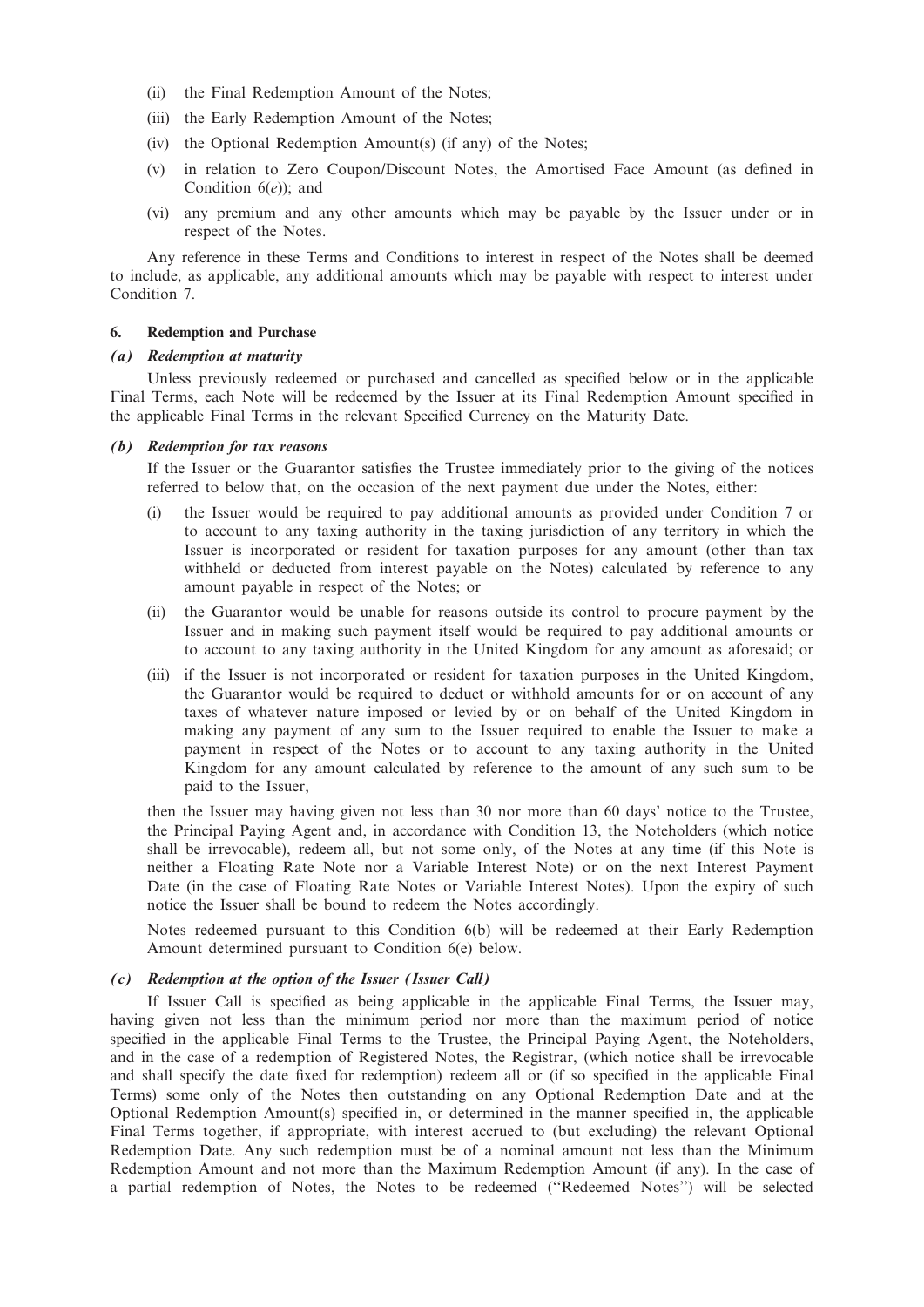individually by lot, in the case of Redeemed Notes represented by definitive Notes, and in accordance with the rules of DTC and/or Euroclear and/or Clearstream, Luxembourg, (to be reflected in the records of Euroclear and Clearstream, Luxembourg as either a pool factor or a reduction in nominal amount, at their discretion) in the case of Redeemed Notes represented by a Global Note, not more than 30 days prior to the date fixed for redemption (such date of selection being hereinafter called the ''Selection Date''). In the case of Redeemed Notes represented by definitive Notes, a list of the serial numbers of such Redeemed Notes will be published in accordance with Condition 13 not less than the minimum period specified in the applicable Final Terms prior to the date fixed for redemption. No exchange of the relevant Global Note will be permitted during the period from (and including) the Selection Date to (and including) the date fixed for redemption pursuant to this paragraph  $(c)$ and notice to that effect shall be given by the Issuer to the Noteholders in accordance with Condition 13 at least five days prior to the Selection Date.

#### (d) Redemption at the option of the Noteholders (Investor Put)

If Investor Put is specified as being applicable in the applicable Final Terms, upon the holder of any Note giving to the Issuer in accordance with Condition 13 not less than the minimum period nor more than the maximum period of notice specified in the applicable Final Terms specified in the applicable Final Terms (which notice shall be irrevocable) the Issuer will, upon the expiry of such notice, redeem in whole (but not, in the case of a Bearer Note in definitive form, in part), such Note on the Optional Redemption Date and at the Optional Redemption Amount together, if appropriate, with interest accrued to (but excluding) the Optional Redemption Date. Registered Notes may be redeemed under this Condition 6(d) in any multiple of their lowest Specified Denomination.

If this Note is in definitive form, to exercise the right to require redemption of this Note, the holder of this Note must deliver such Note at the specified office of any Paying Agent (in the case of Bearer Notes) or the Registrar (in the case of Registered Notes) at any time during normal business hours of such Paying Agent or, as the case may be, the Registrar falling within the notice period, accompanied by a duly completed and signed notice of exercise in the form (for the time being current) obtainable from any specified office of any Paying Agent or, as the case may be, the Registrar (a ''Put Notice'') and in which the holder must specify a bank account (or, if payment is required to be made by cheque, an address) to which payment is to be made under this Condition and, in the case of Registered Notes, the nominal amount thereof to be redeemed and, if less than the full nominal amount of the Registered Notes so surrendered is to be redeemed, an address to which a new Registered Note in respect of the balance of such Registered Notes is to be sent subject to and in accordance with the provisions of Condition  $2(b)$ . Holders of Notes represented by a Global Note or in definitive form and held through DTC, Euroclear and/or Clearstream, Luxembourg must exercise the right to require redemption of their Notes by giving notice (including all information required in the applicable Put Notice) through DTC, Euroclear or Clearstream, Luxembourg, as the case may be (which notice may be in electronic form) in accordance with their standard procedures.

#### (e) Early Redemption Amounts

For the purpose of Condition  $6(b)$  above and Condition 9, each Note will be redeemed at its Early Redemption Amount calculated as follows:

- (i) in the case of a Note other than a Zero Coupon/Discount Note and a Variable Interest Note at the outstanding nominal amount together with interest accrued to (but excluding) the date fixed for redemption; or
- (ii) in the case of a Zero Coupon/Discount Note, at an amount (the ''Amortised Face Amount'') equal to the nominal amount of the Note multiplied by the sum of:
	- (A) the Issue Price; and
	- (B) the product of the Issue Price and the Stated Yield compounded annually from (and including) the Issue Date of the first Tranche of the Notes to (but excluding) the date fixed for redemption or (as the case may be) the date upon which such Note becomes due and payable on the basis of the Day Count Fraction specified in the applicable Final Terms;
- (iii) in the case of a Variable Interest Note, at an amount determined by the Calculation Agent or the Determination Agent (as applicable) that would on the due date for redemption have the effect of preserving for the holder of the Note the economic equivalent of the obligation of the Issuer to make the payment of the: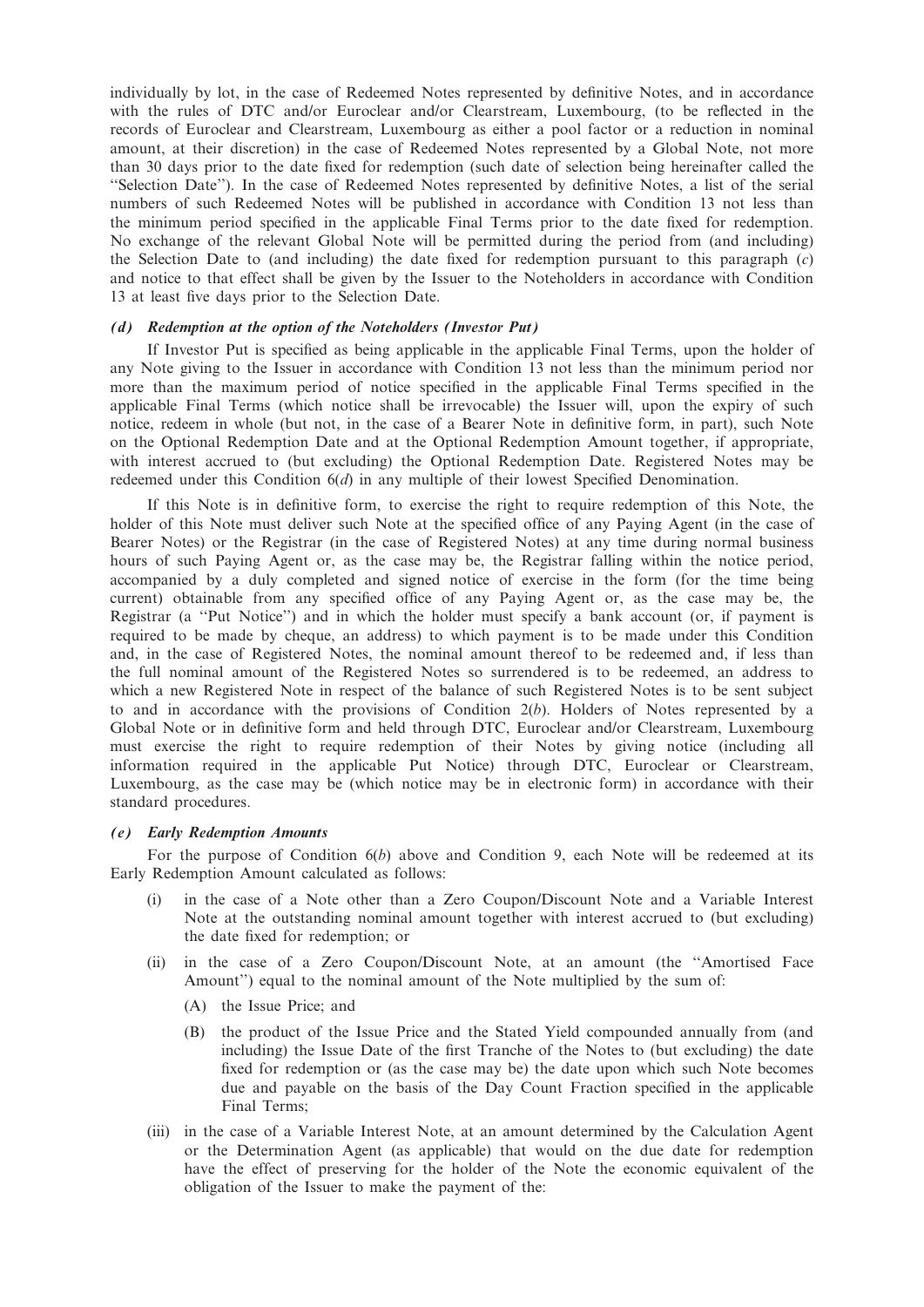- (A) Final Redemption Amount on the Maturity Date; and
- (B) an amount or amounts representing the interest that is due as at the date of redemption.

# (f) Purchases

The Issuer, the Guarantor or any Subsidiary of the Issuer or the Guarantor may at any time purchase Notes (provided that, in the case of definitive Bearer Notes, all unmatured Coupons and Talons appertaining thereto are purchased therewith) at any price in the open market or otherwise. Such Notes may be held, reissued, resold or, at the option of the Issuer or the Guarantor, surrendered to any Paying Agent and/or the Registrar.

### (g) Cancellation

All Notes which are redeemed will forthwith be cancelled (together with all unmatured Coupons and Talons attached thereto or surrendered therewith at the time of redemption). All Notes so cancelled and Notes purchased and cancelled pursuant to paragraph (f) above (together with all unmatured Coupons and Talons cancelled therewith) shall be forwarded to the Principal Paying Agent and cannot be reissued or resold.

### (h) Late payment

If any amount payable in respect of any Note is improperly withheld or refused upon its becoming due and repayable or is paid after its due date or on or after accelerated maturity following an Event of Default (as defined in Condition 9), the amount due and repayable in respect of such Note (the ''Late Payment'') shall itself accrue interest (both before and after any judgment or other order of a court of competent jurisdiction) from (and including) the date on which such payment was improperly withheld or refused or, as the case may be, became due, to (but excluding) the Late Payment Date in accordance with the following provisions:

- (i) in the case of a Note other than a Zero Coupon/Discount Note or a Variable Interest Note, at the rate determined in accordance with Condition  $4(a)$  or  $4(b)$ , as the case may be;
- (ii) in the case of a Zero Coupon/Discount Note, at a rate equal to the Stated Yield; and
- (iii) in the case of a Variable Interest Note, at a rate calculated by the Calculation Agent so as to reasonably compensate the holder of the Note for the cost of funding the delay in receiving the Late Payment,

in each case on the basis of the Day Count Fraction specified in the applicable Final Terms or, if none is specified, on a 30/360 basis.

For the purpose of this paragraph (h) the "Late Payment Date" shall mean the earlier of:

- (A) the date which the Trustee determines to be the date on which, upon further presentation of the relevant Note, payment of the full amount (including interest as aforesaid) in the relevant currency in respect of such Note is to be made; and
- (B) the seventh day after notice is given to the relevant Noteholder(s) (whether individually or in accordance with Condition 13) that the full amount (including interest as aforesaid) in the relevant currency in respect of such Note is available for payment,

provided that in the case of both (A) and (B), upon further presentation thereof being duly made, such payment is made.

## 7. Taxation

All payments of principal and interest in respect of the Notes and Coupons by the Issuer or (as the case may be) the Guarantor will be made without withholding of or deduction for, or on account of, any present or future taxes, duties, assessments or governmental charges of whatsoever nature imposed or levied by or on behalf of the United Kingdom or the taxing jurisdiction of any territory in which the Issuer is incorporated or resident for taxation purposes, or any political subdivision of either of the same or by any authority therein or thereof having power to tax, unless the withholding or deduction of such taxes, duties, assessments or governmental charges is required by law. In that event the Issuer or the Guarantor (as the case may be) will pay such additional amounts as may be necessary in order that the net amounts receivable by the holders after such withholding or deduction shall equal the respective amounts of principal, and interest, if applicable, which would have been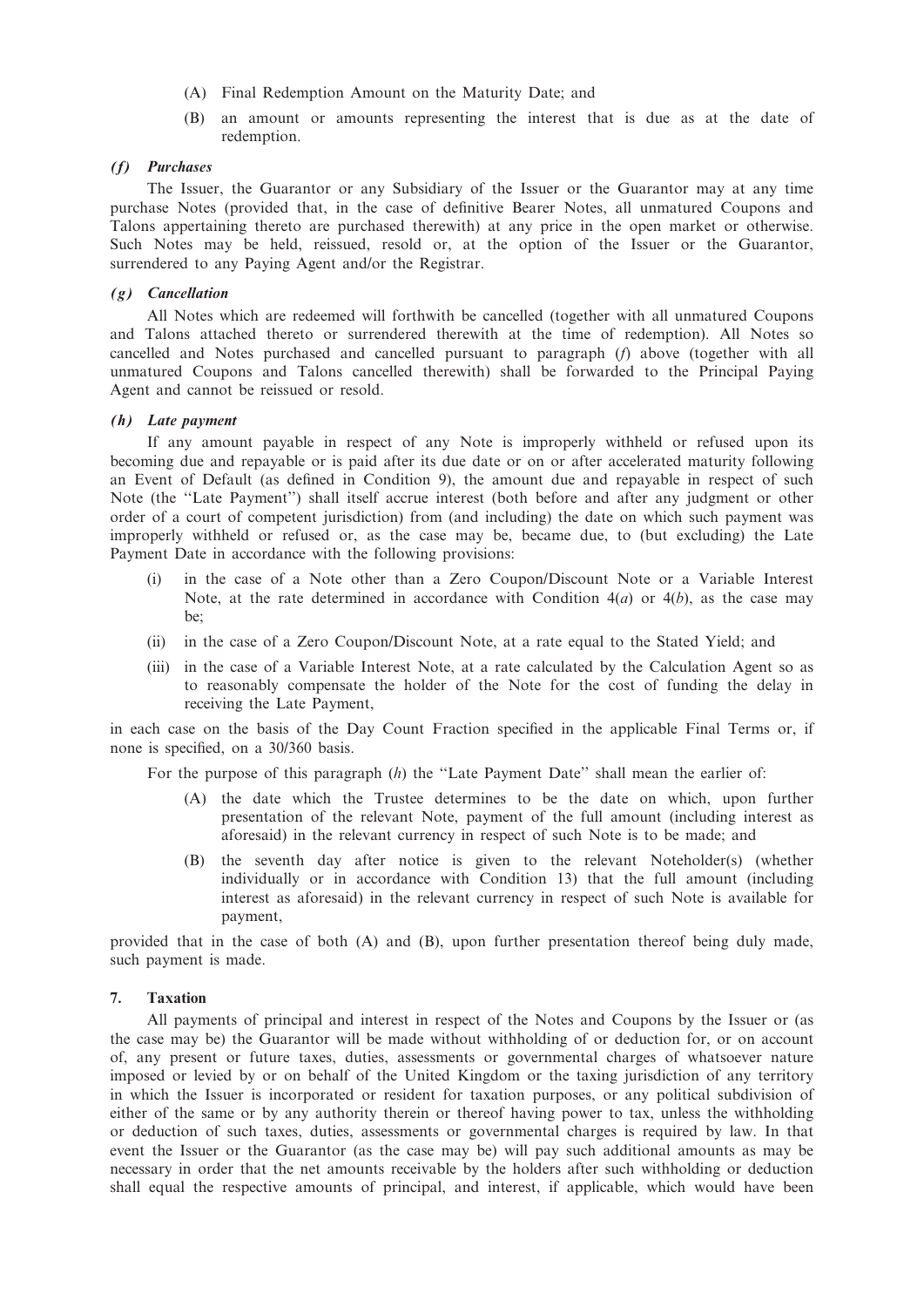receivable in respect of the Notes or Coupons, as the case may be, in the absence of any requirement to make such withholding or deduction, except that no such additional amounts shall be payable in relation to any payment with respect to any Note or Coupon:

- (i) presented for payment by, or by a third party on behalf of, a holder who (a) would be able to avoid such withholding or deduction by satisfying any statutory requirements or by making a declaration of non-residence or other similar claim for exemption to the relevant tax authority but fails to do so, or (b) is liable to such taxes, duties, assessments or governmental charges in respect of such Note or Coupon by reason of his having some connection with the above-mentioned taxing jurisdiction of the Issuer (in the case of payments by the Issuer) or the United Kingdom (in the case of payments by the Guarantor) other than the mere holding of such Note or Coupon; or
- (ii) where such Note or Coupon is presented for payment in the jurisdiction in which the Issuer or the Guarantor is incorporated or resident for tax purposes or in the United Kingdom; or
- (iii) where such withholding or deduction is imposed on a payment to an individual and is required to be made pursuant to any law implementing or complying with or introduced in order to conform to any European Union Directive on the taxation of savings income implementing the conclusions of the ECOFIN Council meeting of 26 to 27 November, 2000 or any agreement between the European Community and any other jurisdiction providing for equivalent measures; or
- (iv) presented for payment by, or on behalf of, a holder who would have been able to avoid such withholding or deduction by presenting the relevant Note or Coupon to another Paying Agent in a Member State of the European Union; or
- (v) presented for payment more than 30 days after the Relevant Date except to the extent that the holder thereof would have been entitled to such additional amounts on presenting the same for payment on the last day of such period of 30 days, assuming that day had been a Payment Day if that day was not in fact a Payment Day.

The ''Relevant Date'' means the date on which the payment in respect of the Note or Coupon first becomes due and payable but, if the full amount of the moneys payable on such date has not been received by the Principal Paying Agent or the Trustee on or prior to such date, the ''Relevant Date'' means the date on which such moneys shall have been so received and notice to that effect shall have been given to the Noteholders in accordance with Condition 13.

All payments in respect of the Notes will be made subject to any withholding or deduction required pursuant to an agreement described in Section 1471(b) of the Code or otherwise imposed pursuant to Sections 1471 through 1474 of the Code, any regulations or agreements thereunder, official interpretations thereof, or any law implementing a governmental approach thereto, and neither the Issuer nor the Guarantor (as the case may be) shall be required to pay any additional amounts under this Condition on account of any such deduction or withholding described in this paragraph.

#### 8. Prescription

The Notes and, if applicable, the Coupons (which for this purpose shall not include Talons) will become void unless claims in respect of principal and/or interest are made within a period of 10 years in the case of principal and five years in the case of interest from the Relevant Date (as defined in Condition 7) relating hereto. The Issuer shall be discharged from its obligation to pay principal on a Registered Note to the extent that the relevant Registered Note certificate has not been surrendered to the Registrar by, or a cheque which has been duly despatched in the Specified Currency remains uncashed at, the end of the period of 10 years from the Relevant Date in respect of such payment. The Issuer shall be discharged from its obligation to pay interest on a Registered Note to the extent that a cheque which has been duly despatched in the Specified Currency remains uncashed at the end of the period of five years from the Relevant Date in respect of such payment. There shall not be included in any Coupon sheet issued on exchange of a Talon any Coupon the claim for payment in respect of which would be void pursuant to this Condition or Condition  $5(b)$  or any Talon which would be void pursuant to Condition  $5(b)$ .

### 9. Events of Default and Enforcement

The Trustee at its discretion may, and if so requested in writing by the holders of at least onequarter in nominal amount of the Notes then outstanding or if so directed by an Extraordinary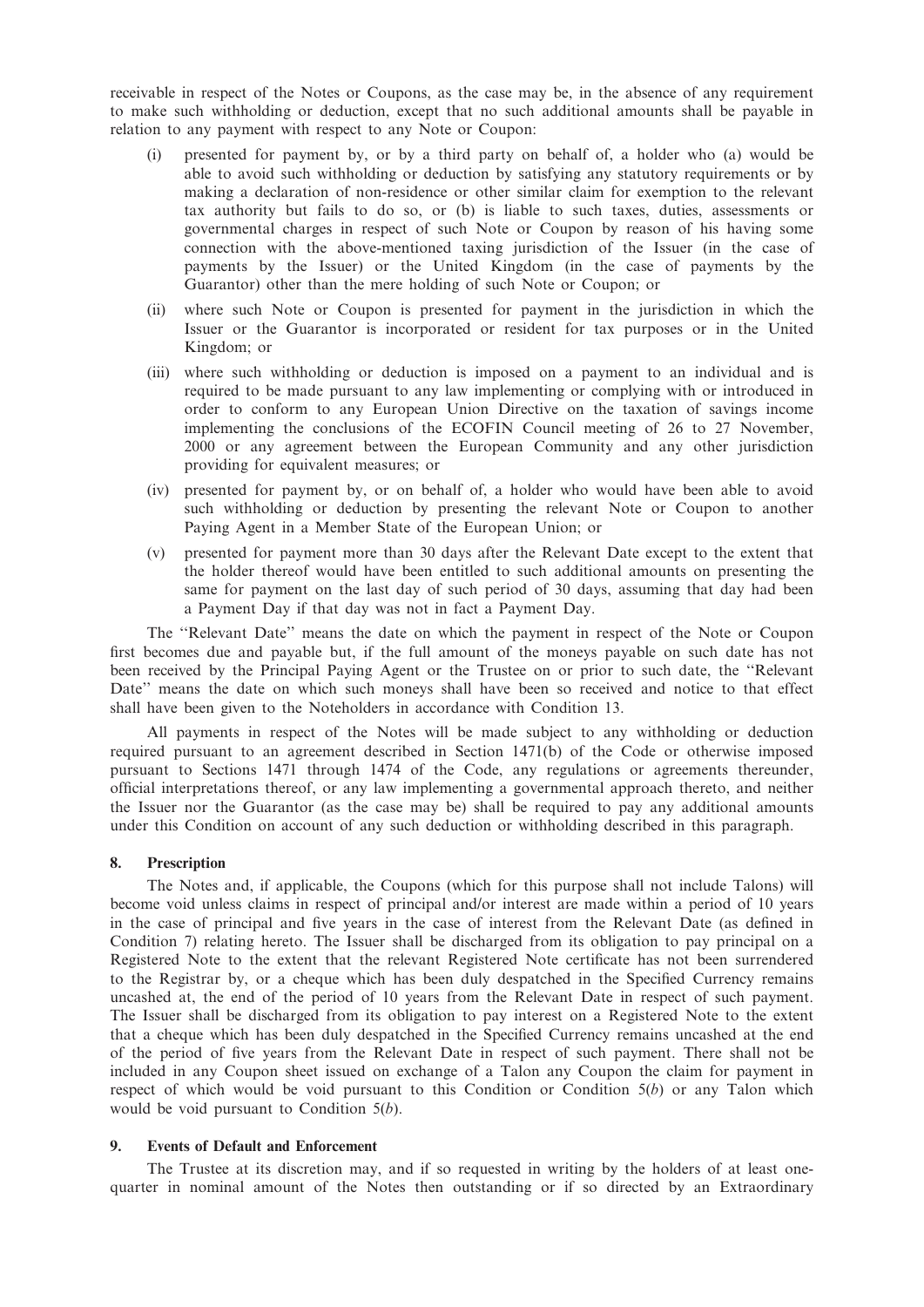Resolution of the Noteholders shall (subject in each case to being indemnified to its satisfaction), give notice to the Issuer that the Notes are, and they shall accordingly thereby become, immediately due and repayable each at their Early Redemption Amount (determined pursuant to Condition  $6(e)$ ) together with accrued interest as provided in Condition  $6(h)$ , in any of the following events ("Events") of Default''):

- (i) if default is made for a period of 14 days or more in the payment of any principal or interest due in respect of the Notes or any of them, provided that it shall not be such a default to refuse or withhold any such payment in order to comply with any fiscal or other law or regulation or with the order of any court of competent jurisdiction. Where there is doubt as to the validity or applicability of any such law, regulation or order, it shall not be such a default to refuse or withhold any such payment in accordance with advice given at any time during the said period of 14 days by independent legal advisers acceptable to the Trustee; or
- (ii) if the Issuer or the Guarantor fails to perform or observe any of its other obligations under the Notes or the Trust Deed and (except where the Trustee considers such failure to be incapable of remedy when no such continuation or notice as is hereinafter referred to will be required) such failure continues for the period of 30 days (or such longer period as the Trustee may permit) next following the service by the Trustee on the Issuer or the Guarantor, as the case may be, of notice requiring the same to be remedied; or
- (iii) if an effective resolution is passed or an order is made for the winding up or dissolution of the Issuer or the Guarantor (except for the purposes of a reconstruction or amalgamation the terms of which have previously been approved in writing by the Trustee or by an Extraordinary Resolution of the Noteholders),

provided that, in the case of an Event of Default described in paragraph (ii) above, the Trustee shall have certified to the Issuer that such Event of Default is, in its opinion, materially prejudicial to the interests of the Noteholders.

#### 10. Replacement of Notes, Coupons and Talons

Should any Note or, if applicable, Coupon or Talon be lost, stolen, mutilated, defaced or destroyed it may be replaced, in the case of Bearer Notes or Coupons, at the specified office of the Principal Paying Agent or, in the case of Registered Notes, at the specified office of the Registrar (or in any case such other place of which notice shall have been given to the Noteholders in accordance with Condition 13) upon payment in any such case by the claimant of the expenses incurred in connection therewith and on such terms as to evidence and indemnity as the Issuer may reasonably require. Mutilated or defaced Notes or, if applicable, Coupons or Talons must be surrendered before replacements will be issued.

## 11. Agents

The names of the initial Agents and their initial specified offices are set out below. If any additional Paying Agent(s) are appointed in connection with any Series, the names of such Paying Agent(s) will be specified in Part B of the applicable Final Terms.

The Issuer is entitled, subject to the prior written approval of the Trustee, to vary or terminate the appointment of any Agent and/or approve any change in the specified office through which any Agent acts and/or, subject to prior consultation with the Trustee, appoint additional or other Agents, provided that:

- (a) there will at all times be a Principal Paying Agent and a Registrar;
- (b) so long as the Notes are listed on any stock exchange or admitted to listing by any other relevant authority, there will at all times be a Paying Agent (in the case of Bearer Notes) and a Transfer Agent (in the case of Registered Note) with a specified office in such place as may be required by the rules and regulations of the relevant stock exchange or other relevant authority;
- (c) there will at all times be a Paying Agent with a specified office in a city approved by the Trustee in continental Europe other than any such jurisdiction in which the Issuer or the Guarantor is incorporated or resident for tax purposes; and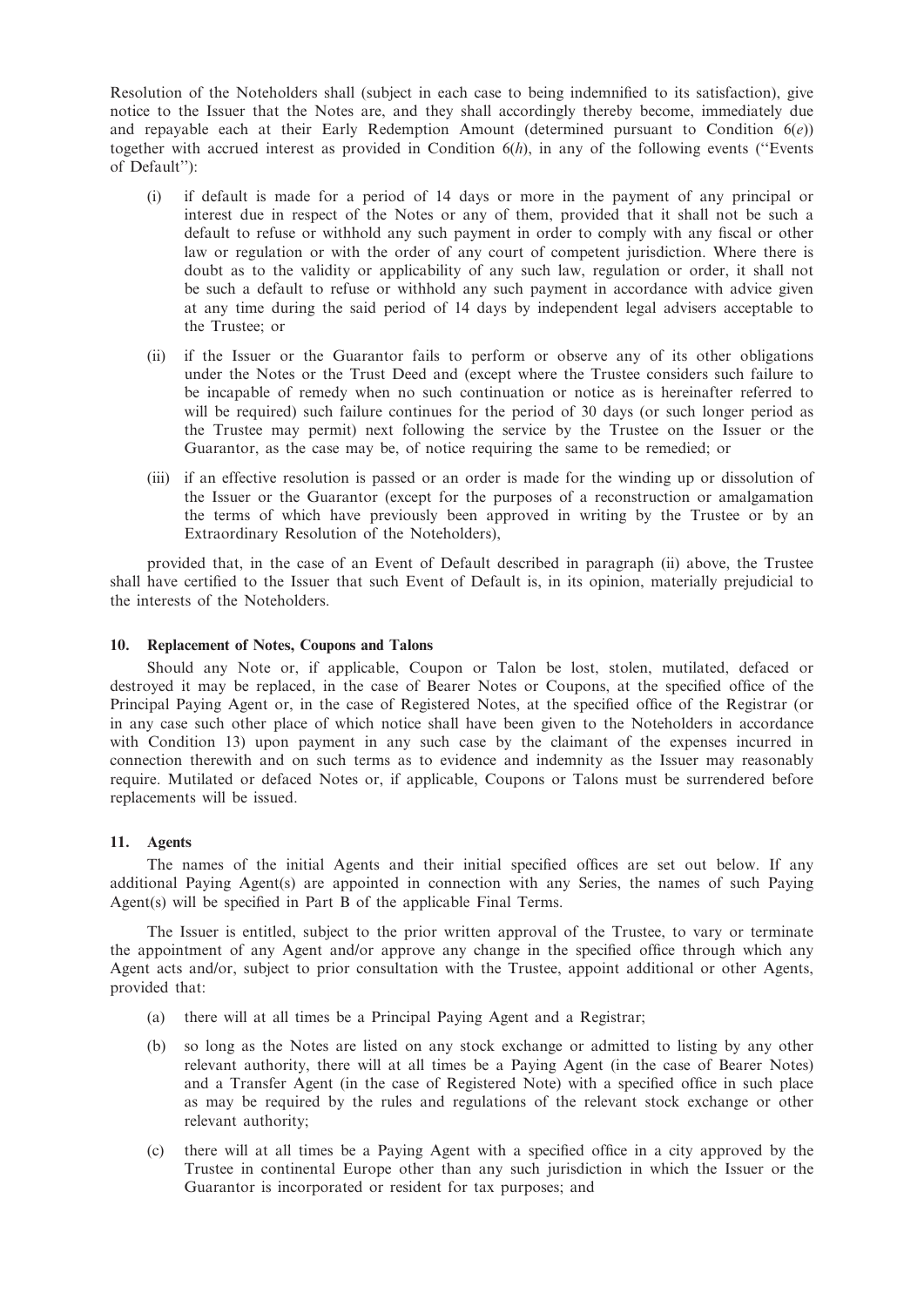(d) so long as any of the Rule 144A Global Notes payable in a Specified Currency other than U.S. dollars are held through DTC or its nominee, there will at all times be an Exchange Agent with a specified office in London.

In addition, the Issuer shall forthwith appoint a Paying Agent having a specified office in New York City in the circumstances described in Condition 5(e). Notice of any variation, termination, appointment or change relating to the Notes in Agents will be given to the Noteholders promptly by the Issuer in accordance with Condition 13.

In acting under the Agency Agreement, the Agents act solely as agents or, as the case may be, registrars of the Issuer and the Guarantor and, in certain circumstances, of the Trustee and do not assume any obligation to, or relationship of agency or trust with, any Noteholders or Couponholders. The Agency Agreement contains provisions permitting any entity into which any Agent is merged or converted or with which it is consolidated or to which it transfers all or substantially all of its assets to become the successor agent.

The Issuer undertakes that, it will ensure that it maintains a Paying Agent with a specified office in a Member State of the European Union that is not obliged to withhold or deduct tax pursuant to European Council Directive 2003/48/EC or any other Directive implementing the conclusions of the ECOFIN Council meeting of 26 to 27 November, 2000 or any law implementing, or complying with, or introduced in order to conform to, any such Directive PROVIDED THAT under no circumstances shall the Issuer be obliged to maintain a Paying Agent with a specified office in such Member State unless at least one European Member State does not require a Paying Agent making payments through a specified office in that Member State to so withhold or deduct tax.

The Issuer also undertakes that if the European Community reaches an agreement with any jurisdiction of the nature referred to in Condition 7(iii), the Issuer will ensure that it maintains a Paying Agent with a specified office in a jurisdiction that will not be obliged to withhold or deduct tax pursuant to that agreement PROVIDED THAT there is at least one such jurisdiction.

### 12. Exchange of Talons

On and after the Interest Payment Date on which the final Coupon comprised in any Coupon sheet matures, the Talon (if any) forming part of such Coupon sheet may be surrendered at the specified office of the Principal Paying Agent or any other Paying Agent in exchange for a further Coupon sheet including (if such further Coupon sheet does not include Coupons to (and including) the final date for the payment of interest due in respect of the Note to which it appertains) a further Talon, subject to the provisions of Condition 8.

#### 13. Notices

All notices regarding the Bearer Notes will be deemed to be validly given if published in one leading English language daily newspaper of general circulation in London. It is expected that such publication will be made in the Financial Times in London. The Issuer shall also ensure that notices are duly published in a manner which complies with the rules and regulations of any stock exchange or any other relevant authority on which the Bearer Notes are for the time being listed or by which they have been admitted to listing. Any such notice will be deemed to have been given on the date of the first publication. If publication as provided above is not practicable, notice will be given in such other manner, and will be deemed to have been given on such date, as the Trustee shall approve.

All notices regarding the Registered Notes will be deemed to be validly given if sent by first class mail or (if posted to an address overseas) by airmail to the holders (or the first named of joint holders) at their respective addresses recorded in the Register and will be deemed to have been given on the fourth day after mailing and, in addition, for so long as any Registered Notes are listed on a stock exchange or admitted to listing by any other relevant authority and the rules of that stock exchange or other relevant authority so require, the relevant notice will be published in a daily newspaper of general circulation in the place or places required by the rules of that stock exchange or other relevant authority. Any such notice will be deemed to have been given on the date of such publication. If the giving of notice as provided above is not practicable, notice will be given in such other manner, and will be deemed to have been given on such date, as the Trustee shall approve.

Until such time as any definitive Notes are issued, notice may be given (so long as any Global Notes representing the Notes are held in their entirety on behalf of DTC, Euroclear and/or Clearstream, Luxembourg (and so long as the rules of any stock exchange on which the Notes are listed, or the rules of any other relevant authority by which the Notes have been admitted to listing,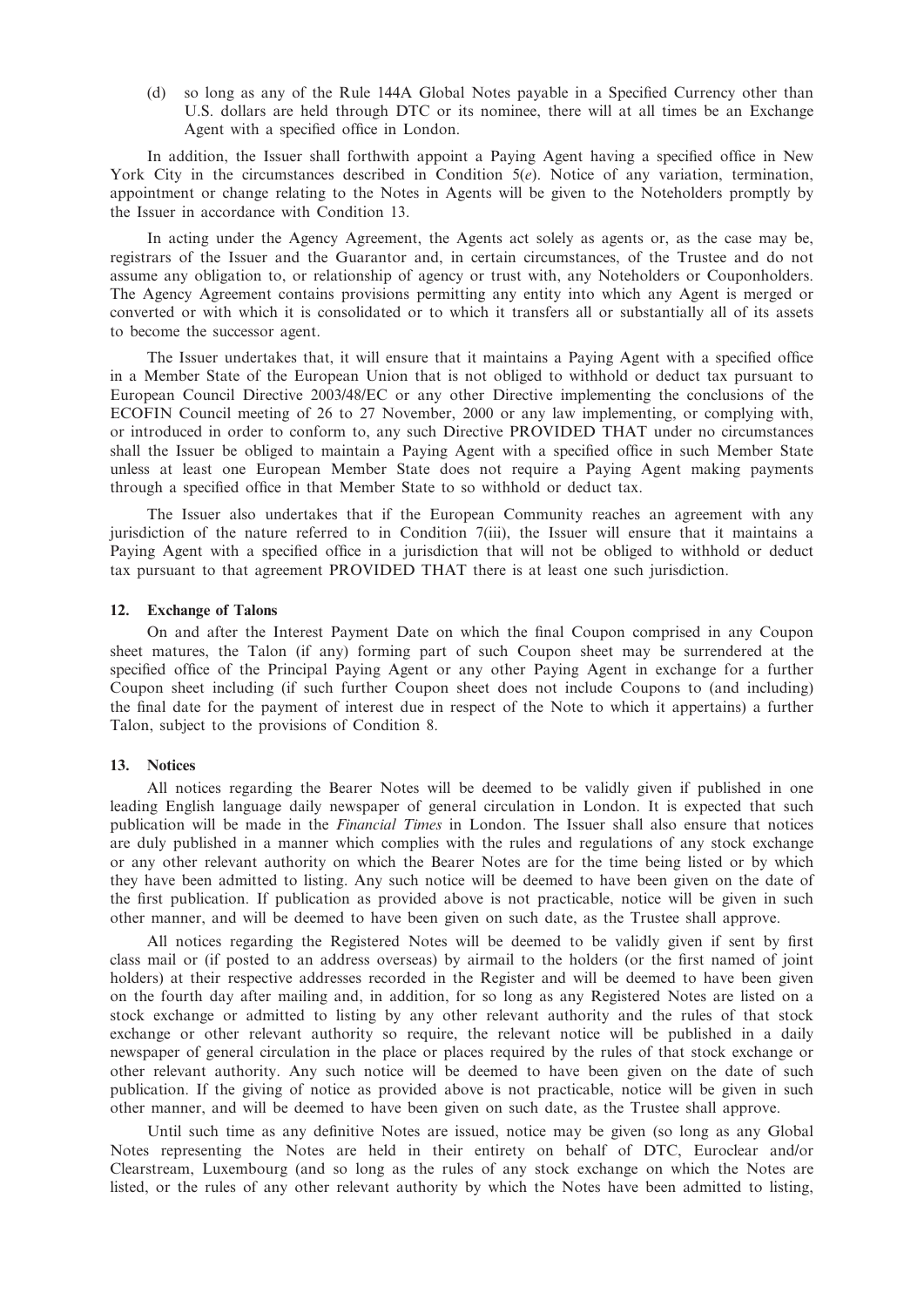permit)) by delivery of the relevant notice to DTC, Euroclear and/or Clearstream, Luxembourg (instead of by way of publication or mailing) for communication by them to the holders of the Notes provided that, in addition, for so long as any Notes are listed on a stock exchange or admitted to listing by any other relevant authority and the rules of that stock exchange or other relevant authority so require, such notice will be published in a daily newspaper of general circulation in a place or places required by the rules of that stock exchange or other relevant authority. Any such notice shall be deemed to have been given to the holders of the Notes the day after the day on which the said notice was given to DTC, Euroclear and/or Clearstream, Luxembourg, as the case may be.

Notices to be given by any Noteholder shall be in writing and given by lodging the same, together (in the case of any Note in definitive form) with the relative Note or Notes, with the Principal Paying Agent (in the case of Bearer Notes) or the Registrar (in the case of Registered Notes). Whilst any of the Notes are represented by a Global Note, such notice may be given by any holder of a Note to the Principal Paying Agent or the Registrar through DTC, Euroclear and/or Clearstream, Luxembourg, as the case may be, in such manner as the Principal Paying Agent, the Registrar and DTC, Euroclear and/or Clearstream, Luxembourg, as the case may be, may approve for this purpose.

#### 14. Meetings of Noteholders, Modification, Waiver, Determination and Substitution

The Trust Deed contains provisions for convening meetings of the Noteholders to consider any matter affecting their interests, including the sanctioning by Extraordinary Resolution of a modification of any of the provisions of these Terms and Conditions, the Notes, the Coupons or any of the provisions of the Trust Deed or the Deed Poll. Such a meeting may be convened by the Issuer, the Guarantor or the Trustee and shall be convened by the Issuer at the request of Noteholders holding not less than ten per cent. in nominal amount of the Notes for the time being outstanding. The quorum at any such meeting for passing an Extraordinary Resolution is one or more persons holding or representing a clear majority in nominal amount of the Notes for the time being outstanding, or at any adjourned such meeting one or more persons being or representing Noteholders whatever the nominal amount of the Notes so held or represented, except that at any meeting the business of which includes the modification of certain provisions of these Terms and Conditions, the Notes, the Coupons or the Trust Deed, the quorum shall be one or more persons holding or representing not less than two-thirds, or at any adjourned such meeting one or more persons holding or representing not less than one-third, in nominal amount of the Notes for the time being outstanding. An Extraordinary Resolution passed at any meeting of the Noteholders shall be binding on all the Noteholders, whether or not they are present at the meeting, and on all Couponholders.

The Trustee may agree, without the consent of the Noteholders or Couponholders, to:

- (a) any modification of, or any waiver or authorisation of any breach or proposed breach of, any of the provisions of these Terms and Conditions, the Notes, the Coupons or the Trust Deed or, in the case of modification, the Agency Agreement which, in the opinion of the Trustee, is not materially prejudicial to the interests of the Noteholders; or
- (b) any modification of any of the provisions of these Terms and Conditions, the Notes, the Coupons or the Trust Deed which is of a formal, minor or technical nature or is made to correct a manifest error or to comply with mandatory provisions of applicable law.

The Issuer and the Principal Paying Agent may agree, without the consent of the Trustee, the Noteholders or Couponholders, to any modification of any of the provisions of any applicable Final Terms which is of a formal, minor or technical nature or is made to correct a manifest error.

The Trustee may also determine, without the consent of the Noteholders or the Couponholders, that any Event of Default or Potential Event of Default (as defined in the Trust Deed) shall not be treated as such if the Trustee is satisfied that so to do will not be materially prejudicial to the interests of the Noteholders.

Subject as provided in the Trust Deed, the Trustee, if it is satisfied that so to do would not be materially prejudicial to the interests of the Noteholders, may agree, without the consent of the Noteholders or Couponholders, to the substitution of (i) the Guarantor or any other person or persons incorporated in any country in the world in place of the Issuer as principal debtor under the Trust Deed, the Deed Poll (where applicable), the Notes and, if applicable, the Coupons provided that, except in the case of the substitution of the Guarantor, the obligations of such substitute as principal debtor under the Trust Deed, the Deed Poll (where applicable), the Notes and, if applicable, Coupons shall be guaranteed by the Guarantor in such form as the Trustee may require or (ii) any